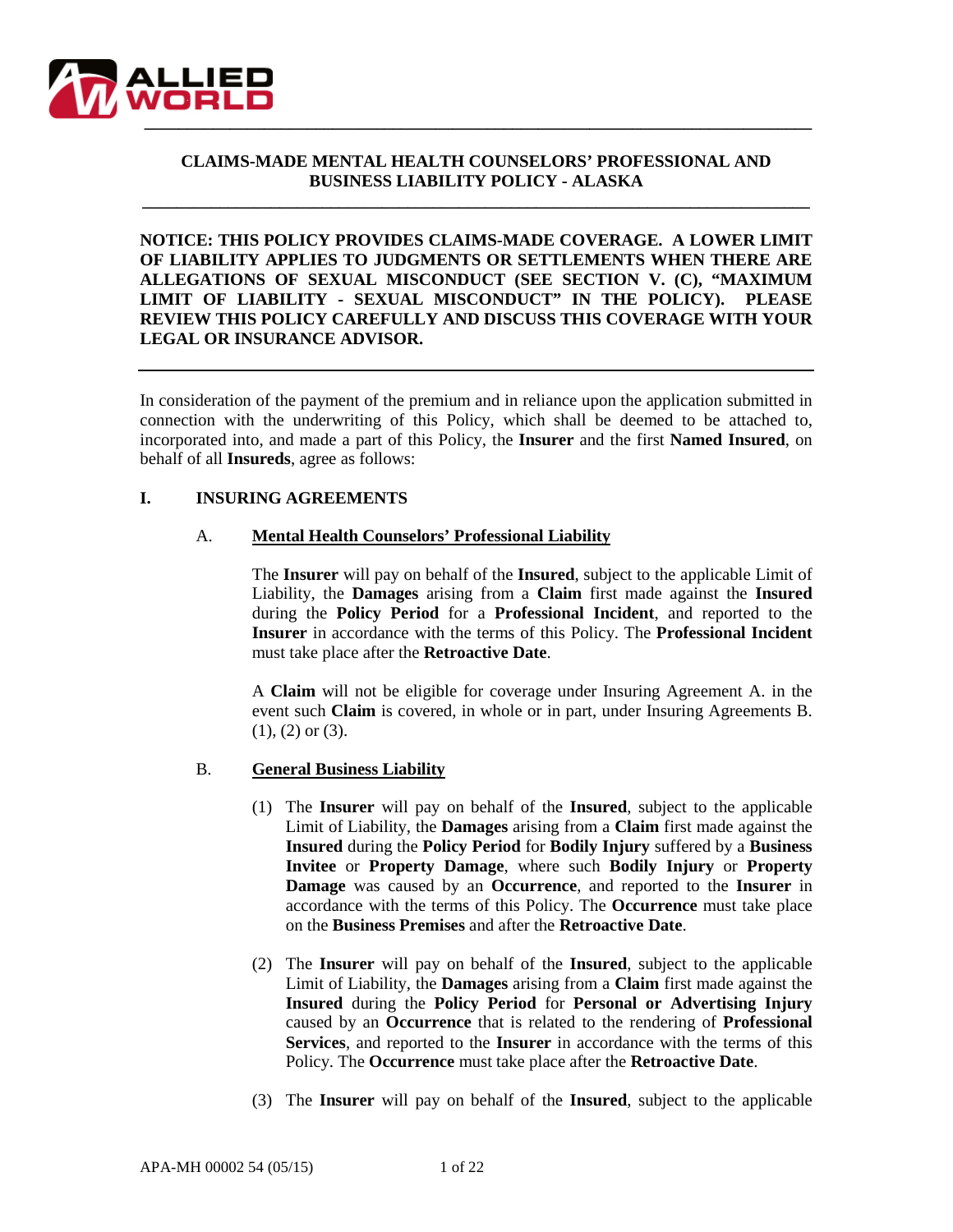Limit of Liability, the **Damages** arising from a **Claim** first made against the **Insured** during the **Policy Period** for **Fire Damage** caused by an **Occurrence**, and reported to the **Insurer** in accordance with the terms of this Policy. The **Occurrence** must take place on the **Business Premises** and after the **Retroactive Date**.

A **Claim** will not be eligible for coverage under Insuring Agreements B. (1), (2) or (3) in the event such **Claim** is covered, in whole or in part, under Insuring Agreement A.

# C. **Information Privacy Liability**

- (1) The **Insurer** will pay on behalf of the **Insured**, subject to the applicable Limit of Liability, the **Defense Expenses** and **Damages** arising from a **Claim** first made by a **Regulator** against the **Insured** during the **Policy Period** for any **Privacy Wrongful Act**, and reported to the **Insurer** in accordance with the terms of this Policy. The **Privacy Wrongful Act** must take place after the **Retroactive Date**.
- (2) The **Insurer** will pay on behalf of the **Insured**, subject to the applicable Limit of Liability, the costs incurred by the **Insured** in notifying the **Insured's** patients or clients of a **Privacy Wrongful Act** as mandated by any U.S. federal or state privacy protection statutes or regulations, but only if such **Privacy Wrongful Act** is reported to the **Insurer** in accordance with the terms of this Policy. The **Privacy Wrongful Act** must take place after the **Retroactive Date**.

Coverage under this Insuring Agreement C. (2) applies regardless of whether or not a **Claim** for a **Privacy Wrongful Act** is made against an **Insured**.

## **II. ADDITIONAL COVERAGES**

## A. **Defense Expenses for Claims**

The **Insurer** will pay on behalf of the **Insured** the **Defense Expenses** incurred by the **Insured** arising from any **Claim** covered under Insuring Agreements A. or B.

## B. **Insured's Costs for Claims**

The **Insurer** will pay on behalf of the **Insured** the reasonable costs, other than loss of earnings, incurred by the **Insured**, at the **Insurer's** request, in connection with defending any **Claim** covered under this Policy.

The **Insurer** will also pay the **Insured** up to \$1,000 per day for loss of earnings, if the **Insured** is unable to render **Professional Services** since the **Insured** is assisting, at the **Insurer's** request, in the defense of a **Claim** covered under this Policy.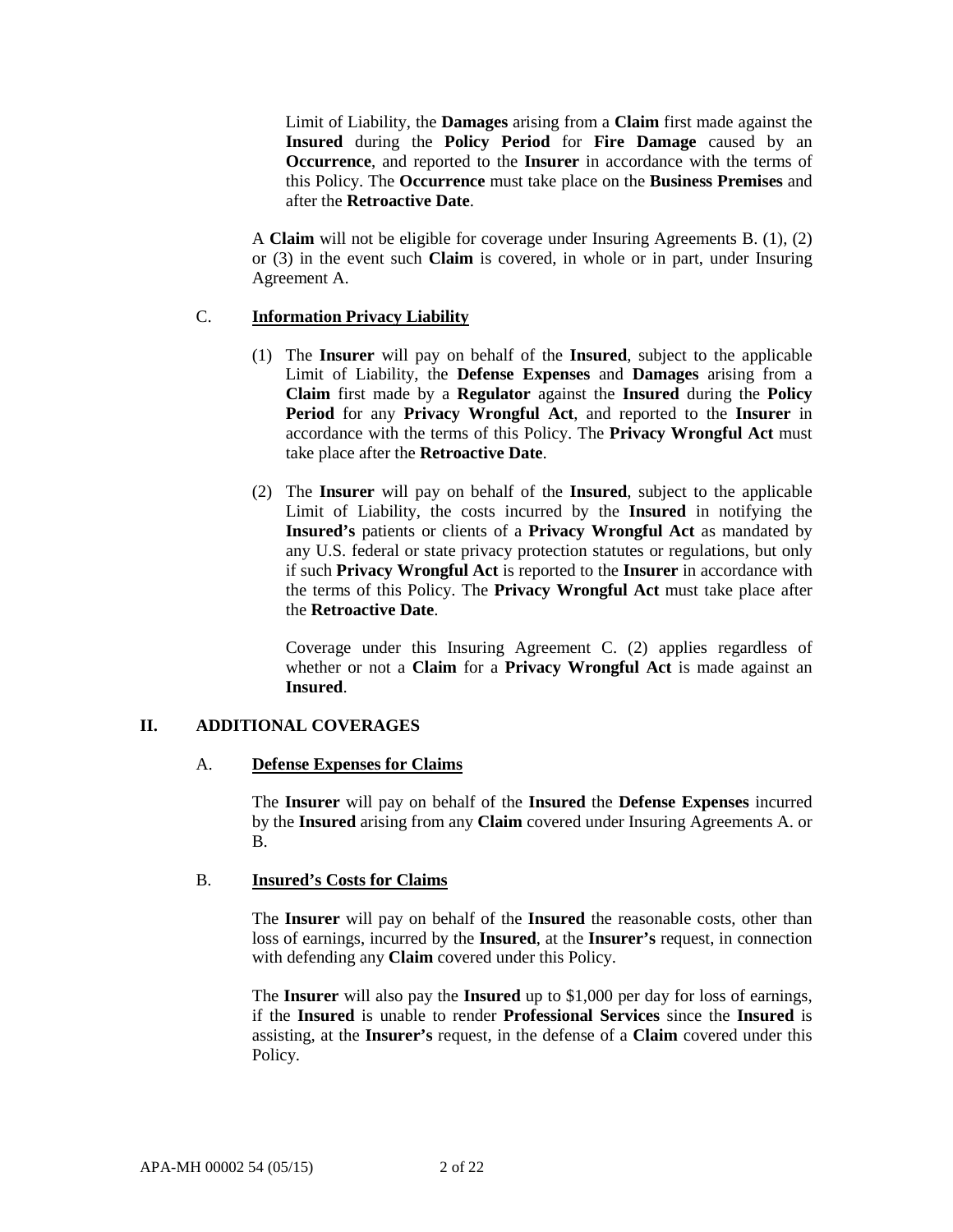# C. **Legal Bonds for Claims**

The **Insurer** will pay the premiums for appeal bonds, or bonds to release property used to secure a legal obligation, if required with respect to a **Claim** covered under this Policy. However, the **Insurer** will only pay such premiums if the amount of the bond is within the applicable Limits of Liability of this Policy. The **Insurer** shall have no obligation to appeal any decision or to obtain these bonds.

# D. **Defense Expenses for Proceedings**

The **Insurer** will pay on behalf of the **Insured**, subject to the applicable Limit of Liability, the **Defense Expenses** incurred by the **Insured** arising from any **Proceeding** first brought during the **Policy Period** and reported to the **Insurer** in accordance with the terms of this Policy.

# E. **Medical Payments**

The **Insurer** will pay on behalf of the **Insured**, subject to the applicable Limit of Liability, the **Medical Payments** arising from any **Bodily Injury** suffered by a **Business Invitee**, where such **Bodily Injury** was caused by an **Occurrence** and is reported to the **Insurer** in accordance with the terms of this Policy. The **Occurrence** must take place on the **Business Premises** and during the **Policy Period**. The injured **Business Invitee** must submit to examination, as often as required by the **Insurer**, by physicians of the **Insurer's** choice and at the **Insurer's** expense.

## F. **Emergency Aid Expenses**

The **Insurer** will reimburse the **Insured**, subject to the applicable Limit of Liability, for costs and expenses for medical supplies, and for one (1) hour of the **Insured's** lost earnings at an hourly rate of \$100.00 per hour or the **Insured's** average hourly rate charged for **Professional Services**, whichever is less. The **Insured** must voluntarily incur such costs and expenses by rendering emergency treatment or services at the scene of an accident, medical crisis or disaster, provided that such treatment or services takes place during the **Policy Period** and that the **Insured** as soon as practicable reports any costs or expenses to the **Insurer**.

# G. **Assault or Battery**

The **Insurer** will reimburse the **Insured** for medical expenses that the **Insured** incurs as a result of **Bodily Injury** caused by an **Assault or Battery**, or **Property Damage** to the **Insured's** personal property if caused by an **Assault or Battery**. The **Assault or Battery** must be committed by a patient or client of the **Insured**, or by the patient's or client's immediate family member, during the **Insured's** rendering of **Professional Services**.

Provided always that:

(1) such **Assault or Battery** takes place during the **Policy Period**;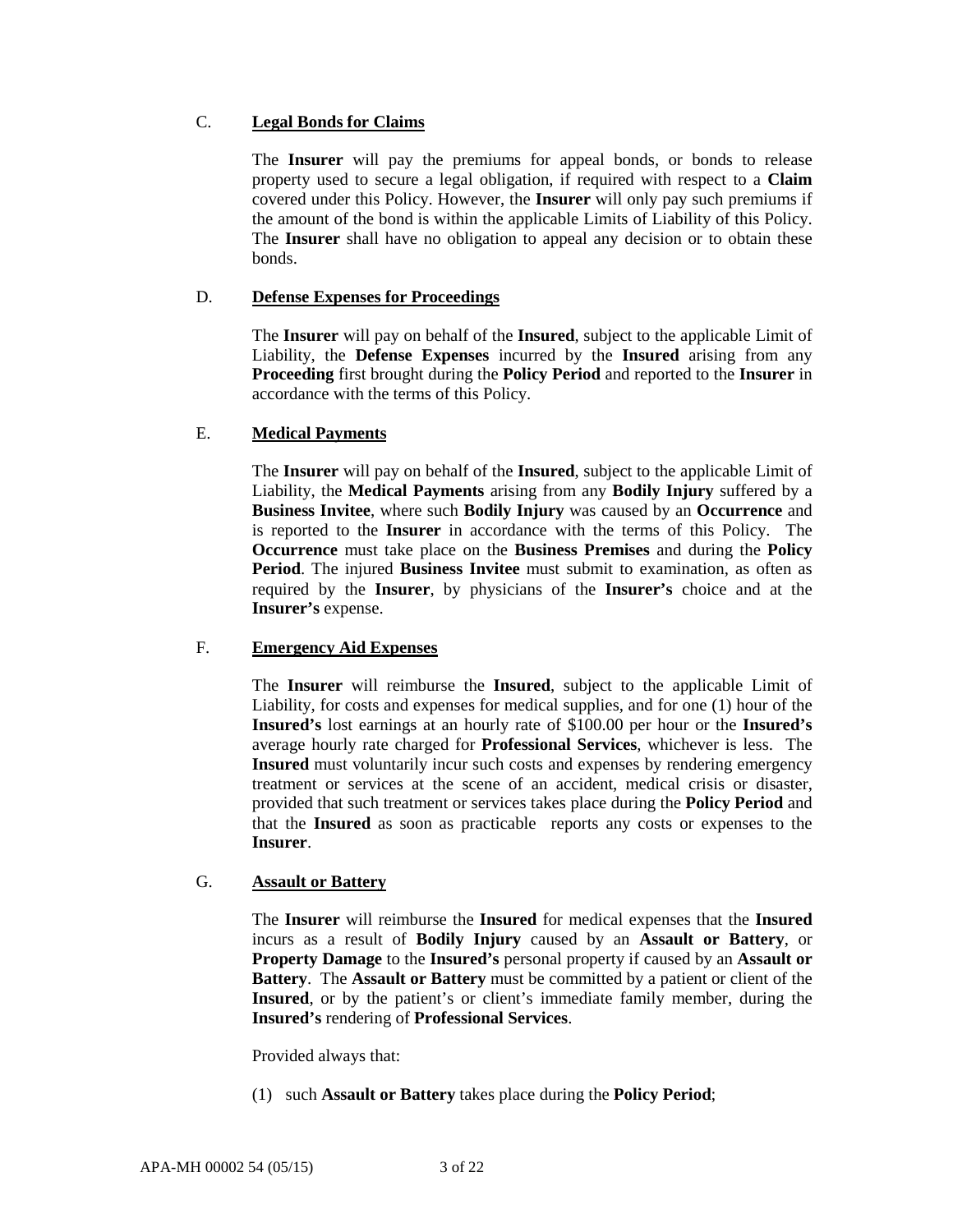- (2) the treatment or other services eligible for reimbursement as medical expenses are rendered within one (1) year of the **Assault or Battery**, and the medical expenses are reported to the **Insurer** within ninety (90) days from the date such treatment or service was rendered; and
- (3) the **Insured** submits to examination, as often as reasonably required by the **Insurer**, by physicians of the **Insurer's** choice and at the **Insurer's** expense.

Coverage under this **Assault or Battery** Additional Coverage is excess over any other valid and collectible insurance, including workers' compensation or health insurance.

## **III. DEFINITIONS**

- A. **"Advertisement"** means a notice that is broadcast or published to the general public or specific market segments about **Professional Services** for the purpose of attracting patients or clients. For the purposes of this definition:
	- (1) notices that are published include material placed on the Internet or on similar electronic means of communication; and
	- (2) regarding websites, only that part of a website that is about the **Insured's** goods, products or services for the purposes of attracting patients or clients is considered an advertisement.
- B. **"Assault or Battery"** means the willful infliction of physical harm on the **Insured**, by a patient or their immediate family member, or any attempt thereof.
- C. **"Bodily Injury"** means bodily harm, sickness or disease, including any resulting death, and mental anguish or emotional distress, resulting therefrom.
- D. **"Business Invitee"** means any natural person, including a patient or client, solely in their capacity as one who is invited by the **Insured** to enter into and remain on the **Business Premises** for a purpose directly or indirectly connected with the rendering of **Professional Services**. A **Business Invitee** shall not include any person who enters the **Business Premises** without the **Insured's** knowledge or permission, or any person who is an **Insured**.
- E. **"Business Premises"** means any location owned, leased or rented by the **Insured** where **Professional Services** are rendered, and the ways and means immediately adjacent thereto, and may include the **Insured's** residence if **Professional Services** are regularly rendered at such residence.
- F. **"Claim"** means any:
	- (1) written demand for monetary relief made against an **Insured**;
	- (2) judicial proceeding which is commenced against an **Insured** by service of a civil complaint, notice of charges or similar pleading;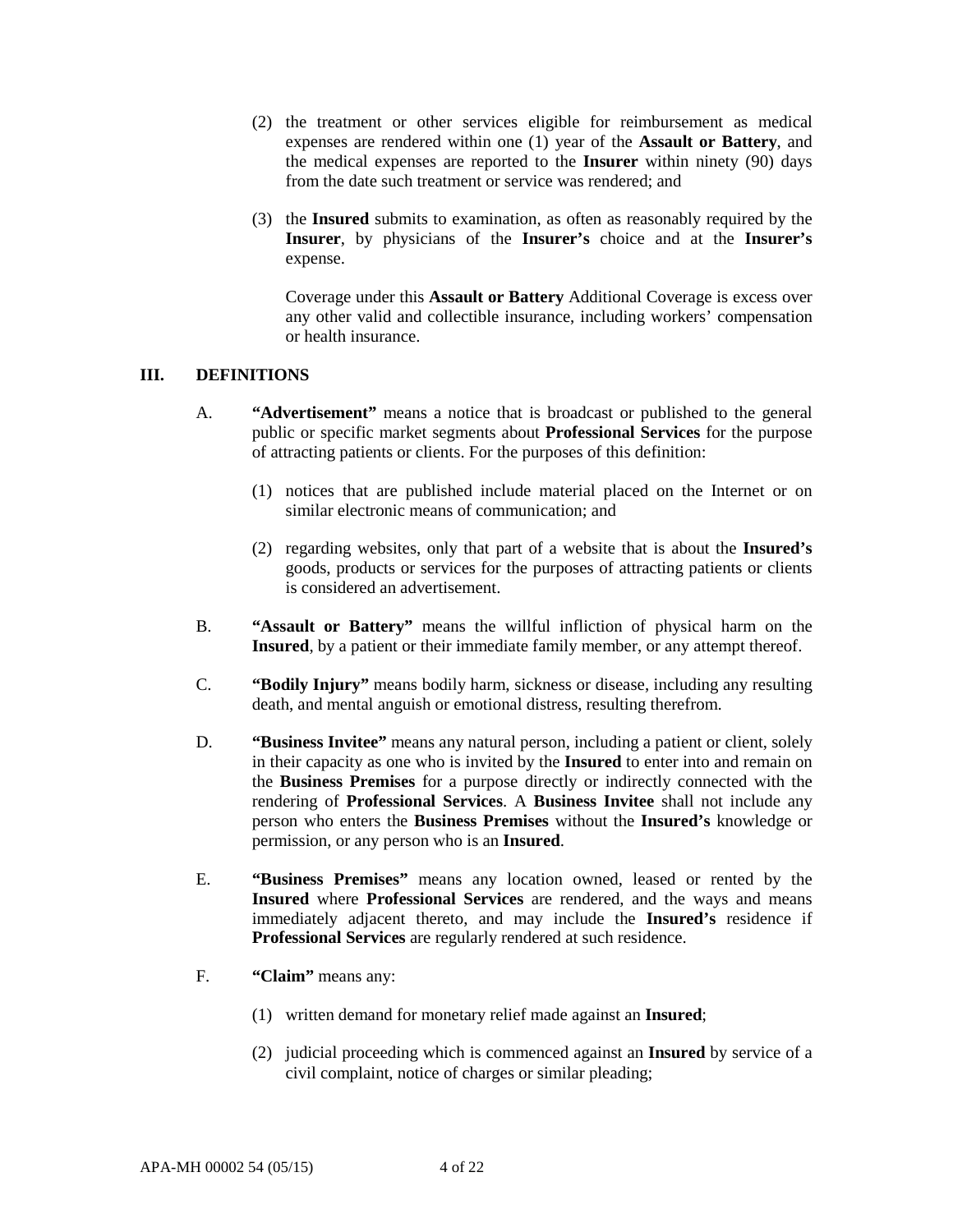- (3) arbitration proceeding commenced against an **Insured** by service of a demand for arbitration; or
- (4) administrative proceeding or formal investigation commenced by a **Regulator**, but solely as respects Insuring Agreement C.

Multiple demands, proceedings or investigations arising out of the same **Professional Incident**, **Privacy Wrongful Act** or **Occurrence** shall be deemed a single **Claim**, which shall be treated as a **Claim** first made during the **Policy Period** in which the first of such multiple demands, proceedings or investigations is made against any **Insured** or in which notice of circumstances relating thereto is first given in accordance with Section VI., paragraph D., whichever occurs first.

- G. **"Damages"** means:
	- (1) settlements or judgments;
	- (2) pre-judgment or post-judgment interest; and
	- (3) costs or fees awarded in favor of the claimant.

#### **Damages** do not include:

- (a) amounts for which the **Insureds** are not legally liable;
- (b) amounts which are without legal recourse to the **Insureds**;
- (c) taxes;
- (d) the return, restitution, refund or disgorgement of fees, profits or amounts charged, held or retained by the **Insured** in connection with the rendering of **Professional Services**;
- (e) fines or penalties, except:
	- (i) as provided for in Section V. D.; or
	- (ii) **HIPAA** fines and penalties, but solely under Insuring Agreement C. (1); or
- (f) amounts deemed uninsurable under applicable law.
- H. **"Defense Expenses"** means reasonable and necessary fees, costs, charges or expenses resulting from the investigation, defense or appeal of a **Claim** or a **Proceeding**.

**Defense Expenses** do not include:

(a) amounts incurred prior to the date a **Claim** is first made, or a **Proceeding** is first brought, and reported to the **Insurer**; or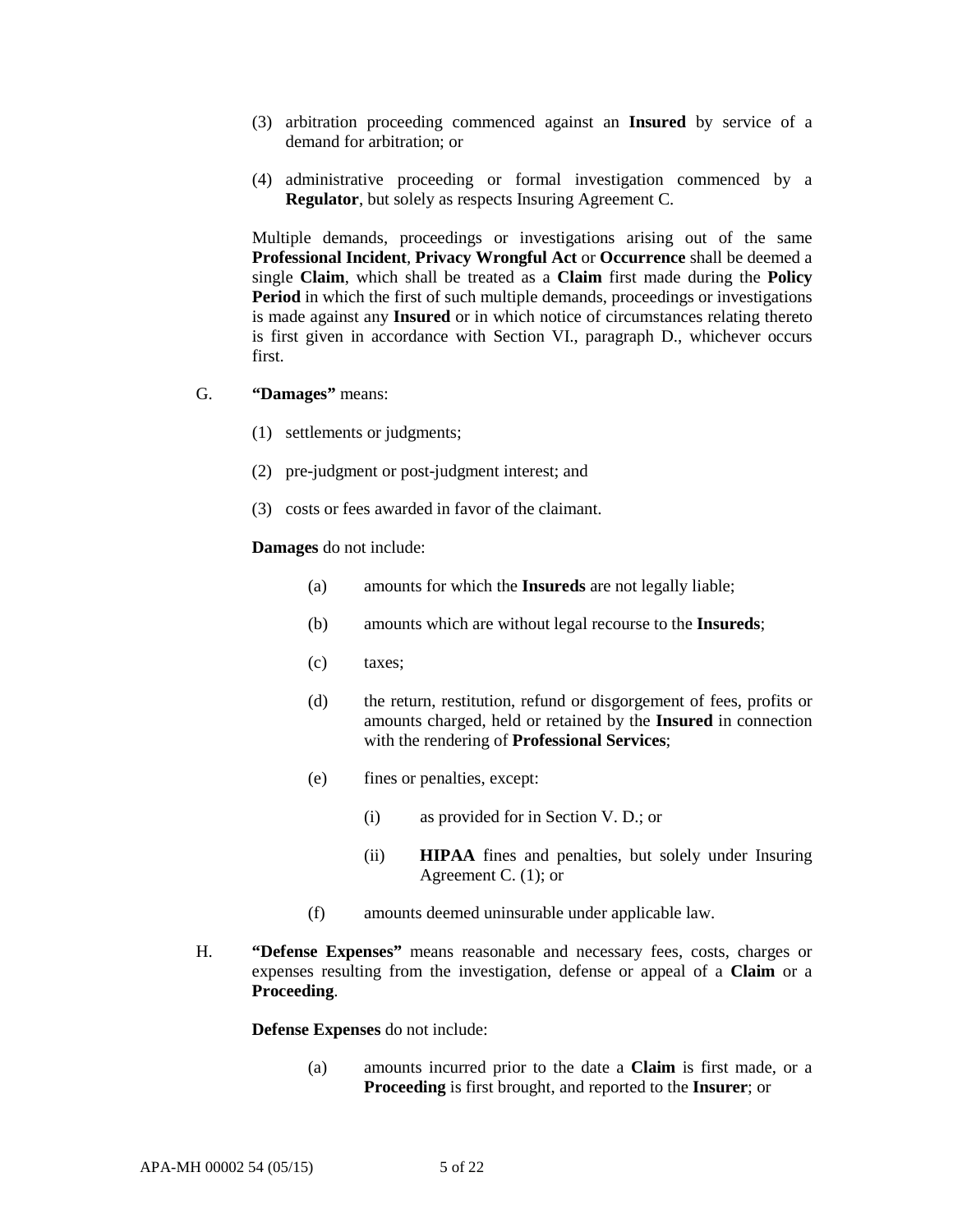- (b) compensation or benefits of any natural person **Insured** or any overhead expenses of any **Insured** organization.
- I. **"Fire Damage"** means **Property Damage** to the tangible property of a third party other than the **Insured**, caused by a fire to premises the **Insured** rents or leases from others or to premises temporarily occupied by the **Insured** with the permission of the owner, solely for the purpose of rendering **Professional Services**. Such premises shall not include the **Insured's** residence. **Fire Damage** includes any water damage caused by such fire. The fire must not be caused intentionally by the **Insured**.

With respect to **Fire Damage**, **Property Damage** shall not include damage to any personal property owned by the **Insured**, or any other personal property of any person that is within the **Insured's** care, custody or control.

- J. **"HIPAA"** means the Health Insurance Portability and Accountability Act of 1996 (Public Law 104-191), as amended, and any regulations promulgated thereunder.
- K. **"Insured(s)"** means:
	- (1) the individual, partnership, or corporation designated as the **Named Insured** in Item  $1$  (a) of the Declarations and the individual(s) designated as Additional **Named lnsureds** in Item 1 (b) of the Declarations;
	- (2) any present or former employee, partner, executive officer, director or stockholder of the **Named Insured** designated in Item 1 (a) of the Declarations, but only while acting in his or her capacity as such;
	- (3) any individual, partnership or corporation designated in Item 2 of the Declarations, but only as to matters for which a **Named Insured** may be liable;
	- (4) the lawful spouse or domestic partner (whether such status is derived by reason of statutory law, common law or otherwise) of a **Named Insured** arising solely out of his or her status as the spouse or domestic partner of a **Named Insured**; provided, however, that coverage shall not be afforded for any actual or alleged **Professional Incident**, **Privacy Wrongful Act** or **Occurrence** by or on the part of the spouse or domestic partner, unless such person is a **Named Insured**; and
	- (5) the estates, heirs or legal representatives of any incompetent, insolvent, bankrupt or deceased person who was an **Insured** at the time the **Professional Incident**, **Privacy Wrongful Act** or **Occurrence** upon which such **Claim** is based were committed; provided, however, that coverage shall not be afforded for any actual or alleged **Professional Incident**, **Privacy Wrongful Act** or **Occurrence** by or on the part of any such estates, heirs or legal representatives.
- L. **"Insurer"** means the **Insurer** specified in the Declarations.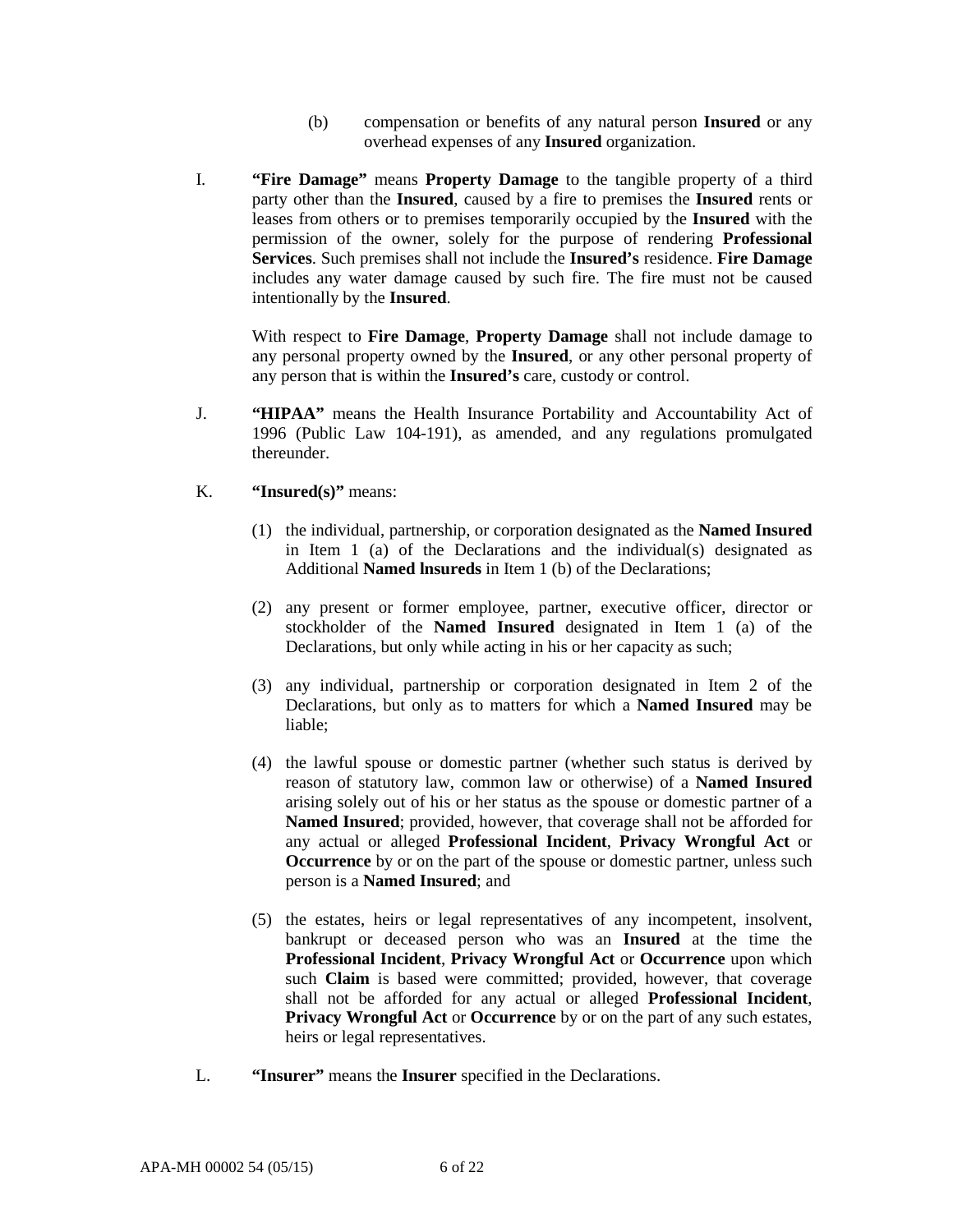- M. **"Medical Payments"** means reasonable payments for:
	- (1) first aid administered at the time of an accident;
	- (2) necessary medical, surgical, x-ray and dental services, including prosthetic devices; and
	- (3) necessary ambulance, hospital, professional medical and nursing and funeral services,

provided that such treatment and services are rendered within one year of the **Occurrence** that caused the **Bodily Injury**.

- N. **"Mental Health Counselor"** means an individual who is licensed or certified, as applicable, by the appropriate State Licensing Board or other governmental regulatory body, to engage in **Professional Services** as a mental health counselor, social worker, pastoral counselor, hypnotist, psychoanalyst, psychotherapist, life coach or marriage and family counselor, as defined by state laws and regulations, or any individual practicing other mental health disciplines, as approved by the **Insurer**.
- O. **"Named Insured"** means the natural person(s) or organization(s) named in Item 1 (a) or 1 (b) of the Declarations.
- P. **"Occurrence"** means:
	- (1) as respects **Bodily Injury** or **Property Damage**, an accident, including continuous or repeated exposure to substantially the same general harmful conditions. All such exposure to substantially the same general harmful conditions will be deemed to arise out of the same **Occurrence**; or
	- (2) as respects **Personal Injury** or **Advertising Injury**, an offense arising out of the **Insured's** business that causes **Personal Injury** or **Advertising Injury**. All **Damages** that arise from the same, related or repeated injurious material or act will be deemed to arise out of the same **Occurrence**, regardless of the frequency or repetition thereof, the number and kind of media used and the number of claimants.

"**Occurrence**" does not include the rendering of **Professional Services** or a **Privacy Wrongful Act**.

- Q. **"Personal or Advertising Injury"** means injury, including consequential **Bodily Injury**, suffered by a person other than a patient or client of the **Insured**, arising out of one or more allegations of the following offenses:
	- (1) false arrest, detention or imprisonment;
	- (2) malicious prosecution;
	- (3) the wrongful eviction from, wrongful entry into, or invasion of the right of private occupancy of a room, dwelling or premises that a person occupies,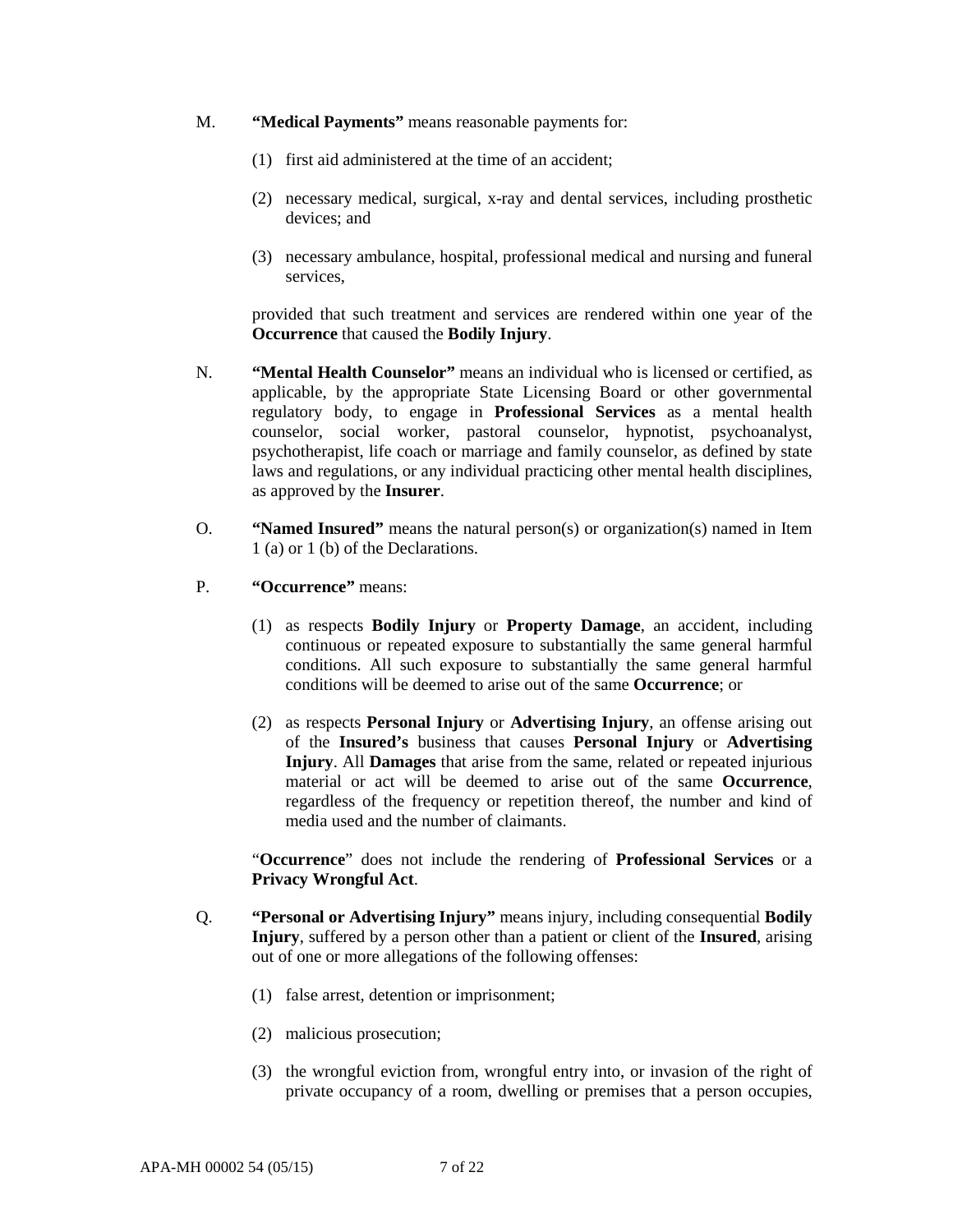committed by or on behalf of its owner, landlord or lessor;

- (4) oral or written publication, in any manner, of material that slanders or libels a person or organization or disparages a person's or organization's goods, products or services;
- (5) oral or written publication, in any manner, of material that violates a person's right of privacy;
- (6) the use of another's advertising idea in any **Advertisement**; or
- (7) infringing upon another's copyright, trade dress or slogan in any **Advertisement**.

#### R. **"Personally Identifiable Information"** means:

- (1) information from which an individual may be uniquely and reliably identified, including, but not limited to an individual's name, address, telephone number, email address, in combination with their social security number, account relationships, account numbers, passwords, PIN numbers, credit card numbers or biometric information; or
- (2) personal information as defined in any U.S. federal or state privacy protection law governing the control and use of an individual's personal and confidential information, including any regulations promulgated thereunder, or any similar or related laws or regulations of any foreign jurisdiction, including but not limited to:
	- (a) "nonpublic personal information" as defined by Title V of the Gramm-Leach-Bliley Act of 1999, as amended, and any regulations promulgated thereto;
	- (b) "protected health information" as defined by **HIPAA**.
- S. **"Policy Period"** means the period commencing on the inception date shown in Item 3 of the Declarations. This period ends on the earlier of either the expiration date shown in Item 3 of the Declarations or the effective date of cancellation of this Policy.
- T. **"Pollutant"** means any solid, liquid, gaseous or thermal irritant or contaminant, including smoke, vapor, soot, fumes, acids, alkalis, chemicals and waste.
- U. **"Privacy Wrongful Act"** means any actual or alleged act, error, or omission committed by any **Insured**, solely in connection with the rendering of **Professional Services**, which results in:
	- (1) the misappropriation or disclosure of **Personally Identifiable Information**;
	- (2) a breach or violation of U.S. federal or state law or regulations associated with the control and use of **Personally Identifiable Information**;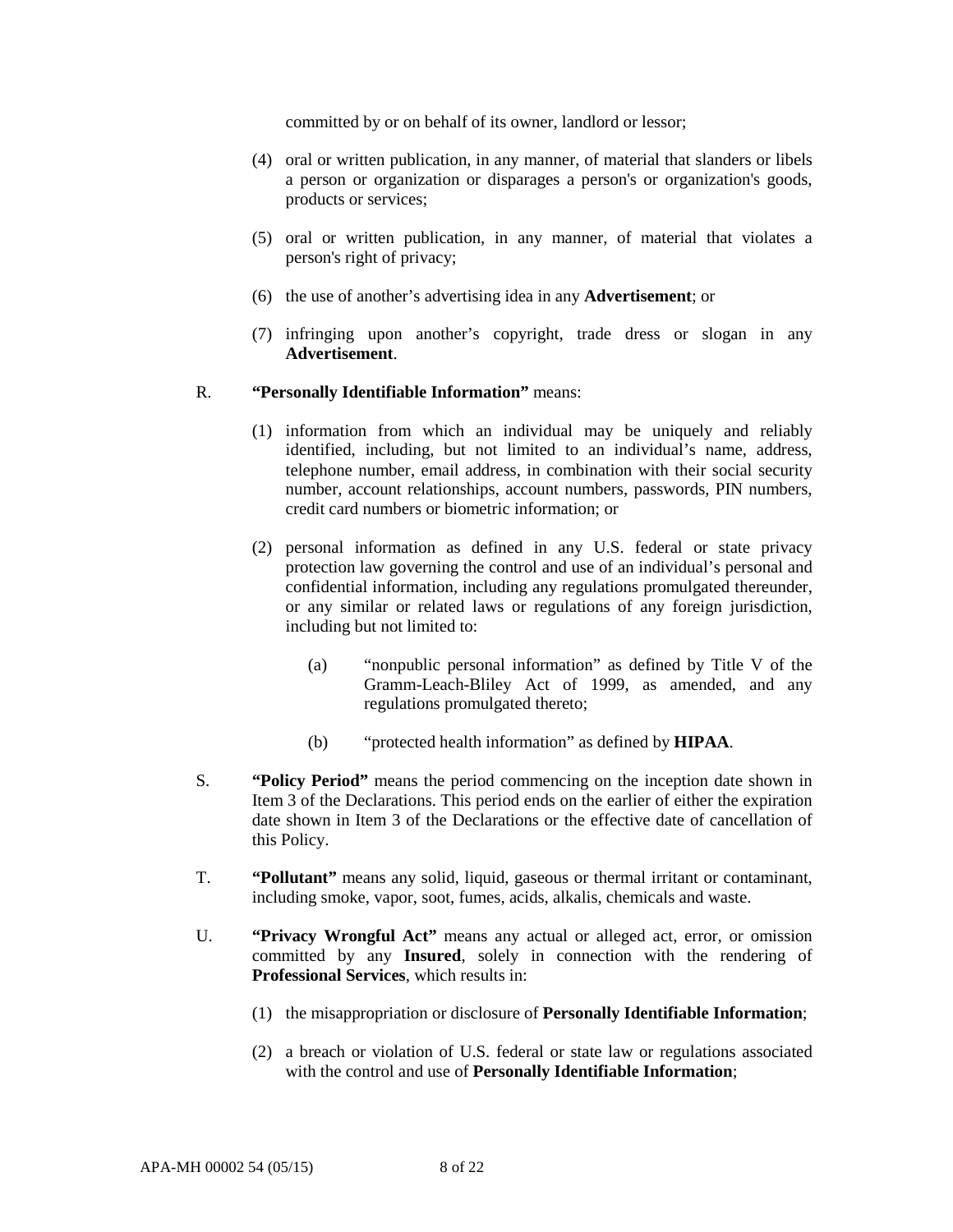**Privacy Wrongful Act** shall not include any breach or violation of any U.S. federal or state law if such breach or violation is not the result of the actual or potential unauthorized disclosure of, or access to **Personally Identifiable Information.** 

All such acts, errors or omissions, as referenced in this definition, that are actually or allegedly caused, committed, or attempted by or claimed against one or more **Insureds** arising out of the same or relating to the same or series of related facts, circumstances, situations, transactions or events shall be deemed to be the same **Privacy Wrongful Act**. **Privacy Wrongful Act** does not include an **Occurrence** or **Professional Incident**.

- V. **"Proceeding"** means any:
	- (1) hearing or disciplinary action before any regulatory body, licensing board, agency or other organization responsible for monitoring, licensing or regulating the **Insured's** conduct as respects the rendering of **Professional Services**, but only if such hearing or action is attributable to a **Professional Incident**;
	- (2) civil proceeding in which the **Insured** is not a defendant but has been ordered to offer deposition testimony regarding **Professional Services**; or
	- (3) civil proceeding in which the **Insured** is not a defendant but has received a subpoena for document or record production.
- W. **"Professional Incident"** means any actual or alleged negligent act, error, or omission, solely in the performance of, or actual or alleged failure to perform, **Professional Services** as a **Mental Health Counselor**.

All such acts, errors or omissions, as referenced in this definition, that are actually or allegedly caused, committed, or attempted by or claimed against one or more **Insureds** arising out of the same or relating to the same or series of related facts, circumstances, situations, transactions or events shall be deemed to be the same **Professional Incident**. A **Professional Incident** does not include an **Occurrence** or a **Privacy Wrongful Act**.

- X. **"Professional Services"** means all mental health related services rendered by the **Insured** or by any person or organization for whom the **Named Insured** is legally responsible, including but not limited to the following:
	- (1) services as a member of a formal accreditation, credentialing or standards review or similar professional board or committee;
	- (2) the publication of articles or books, and broadcasting or telecasting activities directly relating to **Professional Services**;
	- (3) formal clinical teaching activities/clinical trials.
- Y. **"Property Damage"** means physical injury to or destruction of tangible property, including loss of use of it, or loss of use of tangible property which has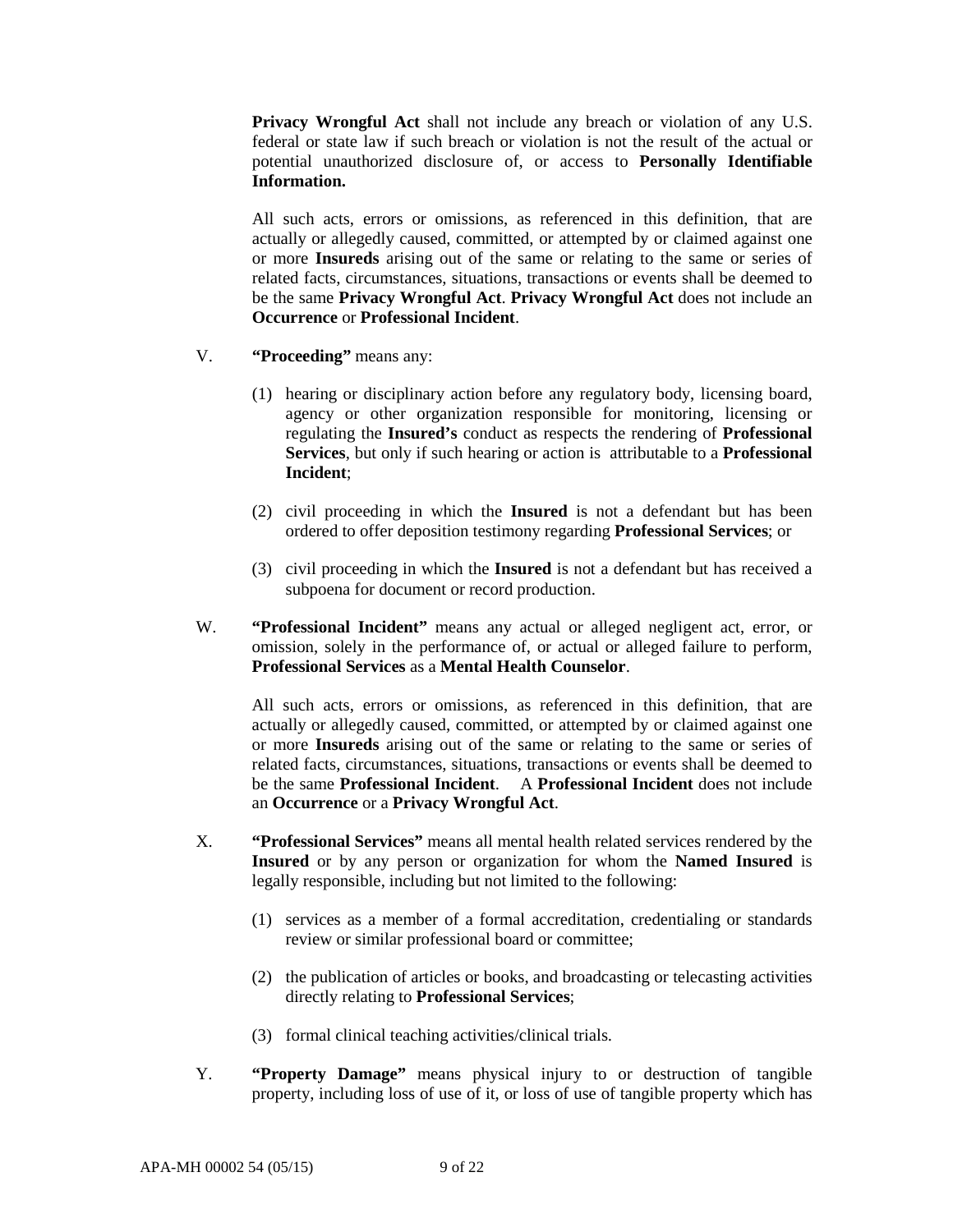not been physically injured or destroyed.

- Z. **"Regulator"** means any federal, state or local governmental authority, including but not limited to any regulatory body, licensing board, agency or other organization responsible for monitoring, overseeing or licensing the rendering of **Professional Services**.
- AA. **"Retroactive Date"** means the date set forth in Item 6 of the Declarations.
- BB. **"Sexual Misconduct"** means any type of actual, alleged, attempted, or proposed physical touching or caressing, or suggestion thereof by the **Insured** or any person for whom the **Insured** may be legally responsible, with or to any of the **Insured's** past or present patients or clients, or with or to any relative or any person who regularly resides with any such patient or client, or with or to any person with whom such patient or client or relative has an affectionate personal relationship, which could be considered sexual in nature and/or inappropriate to any **Professional Services** being rendered.

# **IV. EXCLUSIONS**

- A. This Policy shall not cover any **Defense Expenses** or **Damages** in connection with any **Claim** or Proceeding:
	- (1) alleging, arising out of, based upon or attributable to an **Insured's** dishonest, fraudulent, criminal, or malicious act, error, or omission, or that of any person for whose acts the **Insured** is legally responsible;

in determining the applicability of Exclusion A., the facts pertaining to, the knowledge possessed by, or any **Professional Incident**, **Occurrence** or **Privacy Wrongful Act** committed by, any **Insured** shall not be imputed to any other **Insured**;

- (2) alleging, arising out of, based upon or attributable to any actual or alleged discrimination, harassment, retaliation, wrongful discharge, termination, or any other employment-related or employment practices claim including but not limited to any wage-hour claim, or any claim of discrimination or harassment by any party who is not an employee of the **Insured**;
- (3) for any act, error or omission of a managerial or administrative nature; provided, however, that this Exclusion shall not apply to any **Claim** or **Proceeding** arising from the rendering of **Professional Services** as set forth in Definition X;
- (4) alleging, arising out of, based upon or attributable to the **Insured's** ownership or operation of a hospital or other similar facility, or any other facility which provides bed and board or in-patient care, or a laboratory;
- (5) brought by, or on behalf of, any **Insured**, or for injury or damage sustained by any spouse or person who regularly resides in the home of any **Insured**;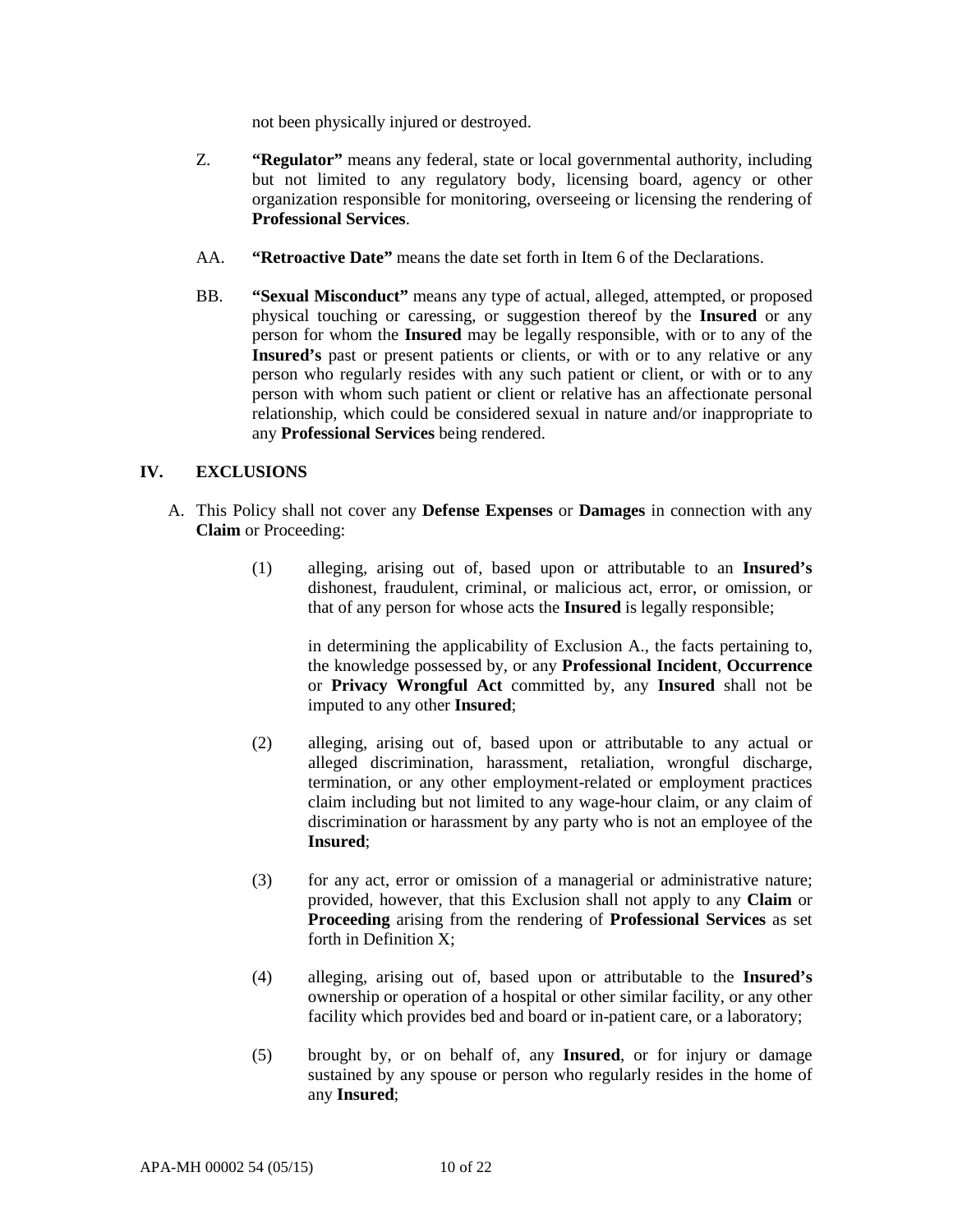- (6) for **Bodily Injury** or **Property Damage** arising out of the ownership, maintenance, use, operation or entrustment to others of any automobile, watercraft, aircraft or motor vehicle, or the loading or unloading thereof;
- (7) for **Bodily Injury** or damage to the **Insured's** employee or any independent contractor or employee of any independent contractor working for such **Insured**, arising out of the course of his or her work for such **Insured**, or to the spouse or relative of such employee or independent contractor as a consequence of injury or damage to the employee or independent contractor;
- (8) alleging, arising out of, based upon or attributable to any obligation pursuant to any workers' compensation, disability benefits, unemployment compensation, unemployment insurance, retirement benefits, social security benefits or similar law;
- (9) arising out of any intentional act of plagiarism, infringement or violation of any copyright, patent, trademark or service mark or the misappropriation of intellectual property, ideas or trade secrets;
- (10) alleging, arising out of, based upon or attributable to **Property Damage** to property the **Insured** owns, rents, occupies, borrows or uses, or is in the **Insured's** care, or to premises the **Insured** has sold, given away, or abandoned; provided, however, that this Exclusion shall not apply to a **Claim** under Insuring Agreement B. (3) or Additional Coverage G.;
- (11) alleging, arising out of, based upon or attributable to any business relationship between the **Insured** and any past or present patient or client;
- (12) alleging, arising out of, based upon or attributable to any **Professional Incident** committed with the knowledge that it was a **Professional Incident**, or which, before the effective date of this Policy, the **Insured** was aware of and could reasonably have foreseen might result in a **Claim** or a **Proceeding**;
- (13) alleging, arising out of, based upon or attributable to any **Professional Service** that is not allowable since the **Insured's** professional license or registration to practice is suspended, revoked, terminated, surrendered or is not in effect;
- (14) alleging, arising out of, based upon or attributable to any **Professional Incident** committed while the **Insured** was under the influence of a drug or intoxicant;
- (15) caused directly or indirectly by war or any act of war, invasion, act of foreign enemy, hostilities (whether or not war is declared), strike, riot or civil commotion, civil war, rebellion, revolution, insurrection, military or usurped power or terrorism;
- (16) alleging, arising out of, based upon or attributable to, or in any way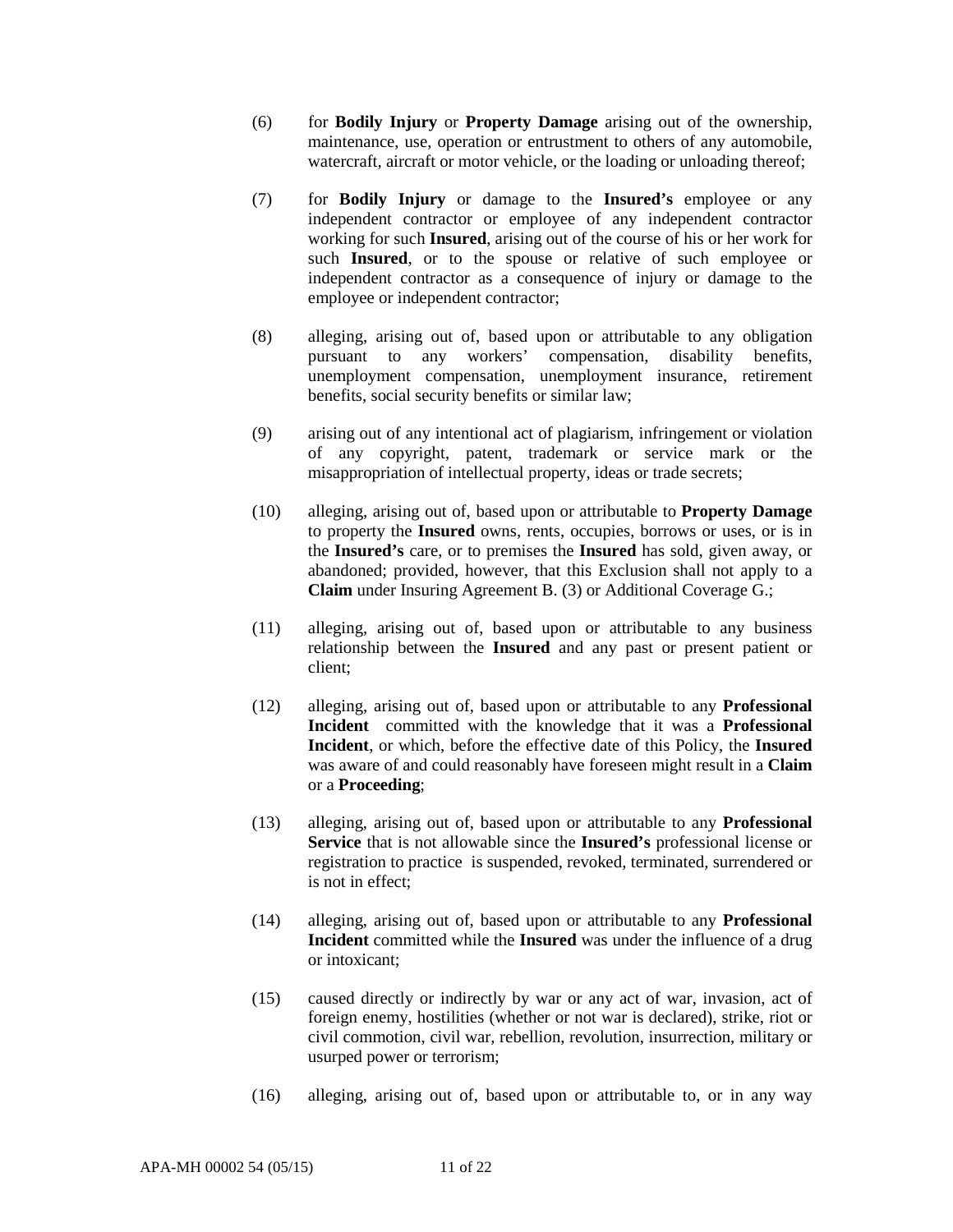related to fungi, including mold or mildew, any mycotoxins, toxins, allergens, spores, scents, vapors, gases or by-products released by fungi, regardless of whether such fungi is:

- (a) airborne;
- (b) contained in a product; or
- (c) contained in or a part of any building, structure, building material or any component of any part of any of the foregoing;
- (17) alleging, arising out of, based upon or attributable to the actual, alleged or threatened discharge, dispersal, release or escape of **Pollutants**; or any liability or obligation to test, monitor, clean up, remove, contain, treat, detoxify or neutralize **Pollutants**, whether or not any of the foregoing are to be performed by or on behalf of the **Insured**;
- (18) alleging, arising out of, based upon or attributable to the design, manufacture, use, distribution, promotion, or sale of any medication, device or equipment, or protocols;
- (19) alleging, arising out of, based upon or attributable to medical treatment, including the providing of drugs unless such treatment is provided under the written direction of a physician; provided, however, this Exclusion shall not apply to the use of biofeedback equipment customarily used in the **Insured's** practice as a **Mental Health Counselor**;
- (20) alleging, arising out of, based upon or attributable to **Professional Services** as a mediator, including but not limited to the provision of Divorce Mediation Services, whether or not for a fee;

provided, however, that this Exclusion shall not apply to the provision of Divorce Mediation Services, if:

- (a) prior to providing such services, a written statement to all parties is provided explaining that the **Insured** is a neutral and unbiased intermediary whom shall not act as an advocate for any one party;
- (b) The **Insured** in fact, act exclusively as a neutral and unbiased intermediary between the parties; and
- (c) the **Insured**, in connection with such Divorce Mediation Services, advises all parties, in writing at the time any settlement or other such agreement is presented to the parties, to have such agreement reviewed independently by counsel of their choice prior to their execution of the agreement;
- (21) alleging, arising out of, based upon or attributable to:
	- (a) any actual or alleged Medicare/Medicaid fraud or abuse or any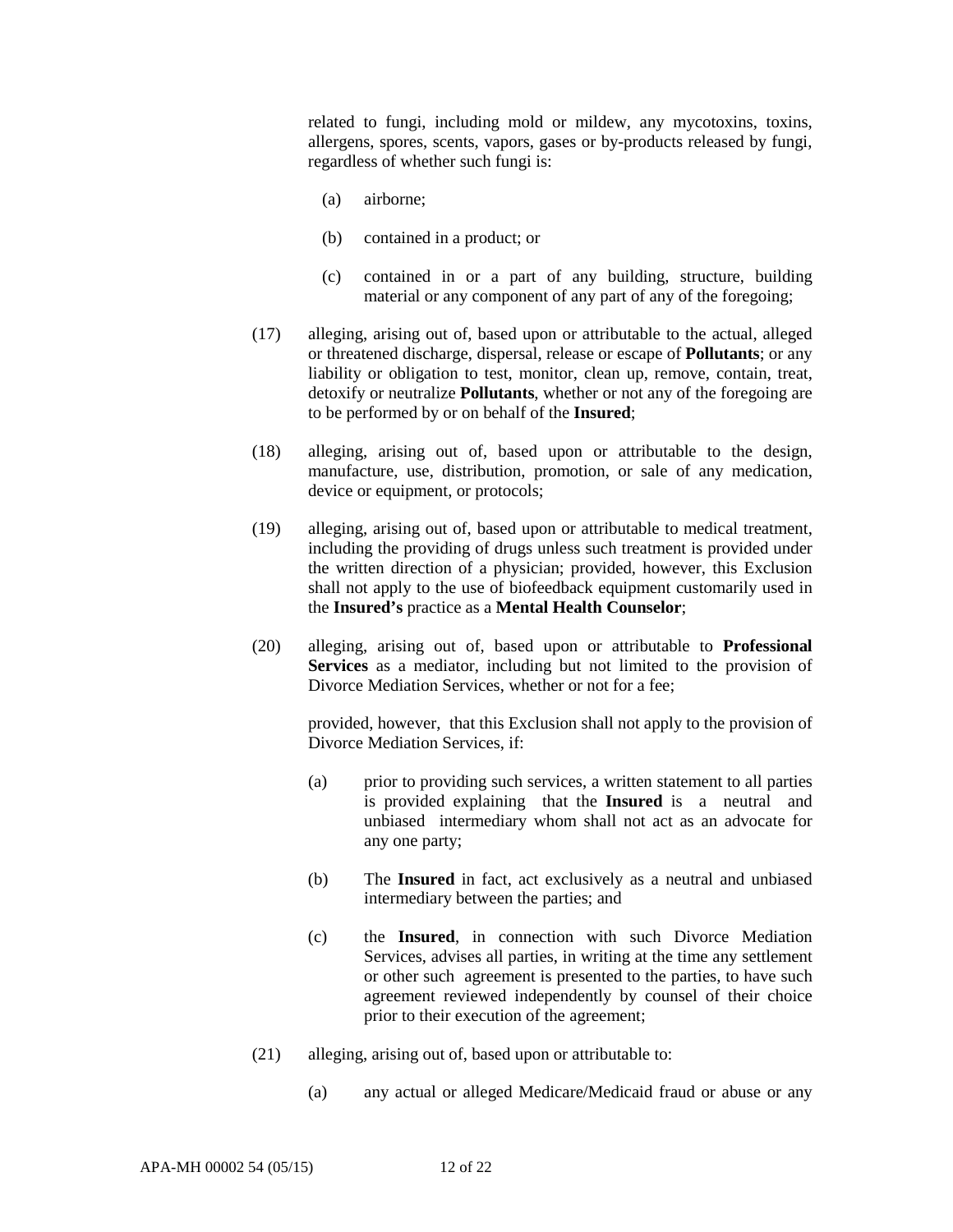other actual or alleged fraud against the government; or

(b) any improper or excessive billing for the cost of the **Insured's**  goods or services.

B. This Policy shall not cover any **Defense Expenses** or **Damages** in connection with any **Claim** or **Proceeding** or any notification costs from a **Privacy Wrongful Act** based upon, arising out of, directly or indirectly resulting from, in consequence of, or in any way involving, any of the following:

- (1) unsolicited electronic dissemination of faxes, e-mails, text messages or similar communications to actual or prospective patient or **Business Invitee** of the **Insured** or to any other third party, including but not limited to any violation of the Telephone Consumer Protection Act, any federal or state anti-spam statute, or any other federal or state statute, law or regulation relating to a person's or entity's right of seclusion;
- (2) failure, interruption or reduction in supply of utility service or infrastructure, including, without limitation, electrical, gas, water, telephone, Internet, cable, satellite, or telecommunications;
- (3) any wireless network that is not protected by either Wi-Fi Protected Access ("WPA") or any other security protocol that provides equal or greater protection than WPA;
- (4) the use of a laptop computer, portable computer or other portable electronic device which does not employ whole disc encryption;
- (5) back-up tapes, optical media, or any other form of portable back-up media which are not encrypted; or
- (6) expiration or withdrawal of technical support by a software vendor.

# **V. LIMITS OF LIABILITY**

## A. **Maximum Limits of Liability - Insuring Agreements**

- (1) The Limits of Liability for the Insuring Agreements as set forth in this Section V. A. are part of, and not in addition to, the Aggregate Limit of Liability shown in Item 4 (c) of the Declarations.
- (2) As respects Insuring Agreement A., the amount set forth in Item 4 (a) of the Declarations ("Per-Claim - Insuring Agreement A.") is the most the **Insurer** will be liable to pay for **Damages** for any **Claim** under this Insuring Agreement. **Defense Expenses** are not part of, and are in addition to, the amount shown in Item 4 (a) of the Declarations.
- (3) As respects Insuring Agreements B. (1) and B. (2), the amount set forth in Item 4 (b) of the Declarations ("Per Claim - Insuring Agreements B. (1) and B. (2)") is the most the **Insurer** will be liable to pay for **Damages** for any **Claim** under these Insuring Agreements. **Defense**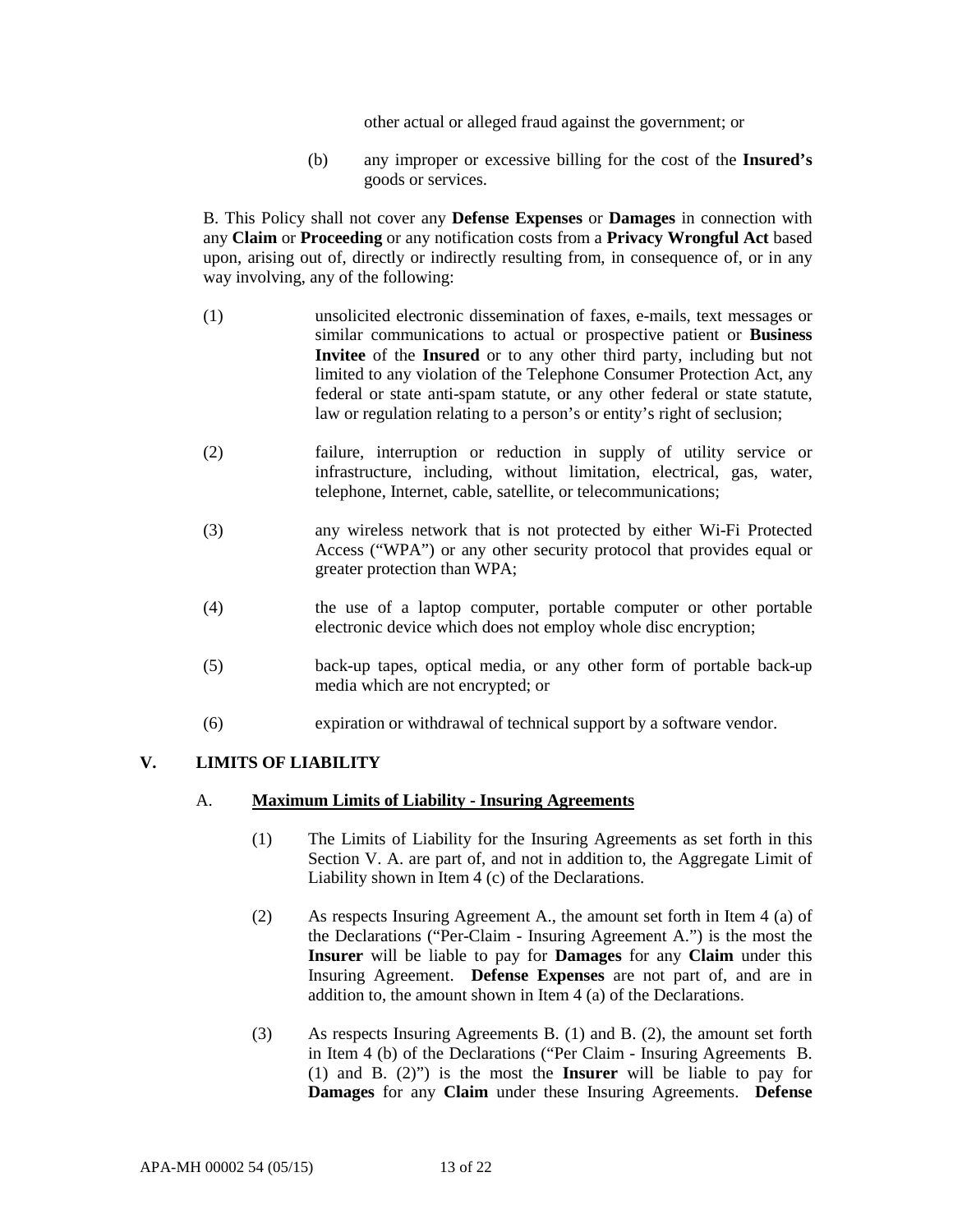**Expenses** are not part of, and are in addition to, the amount shown in Item 4 (b) of the Declarations.

- (4) As respects Insuring Agreement B. (3), \$150,000 is the most the **Insurer** will be liable to pay for **Damages** for all **Claims** for **Fire Damage** under this Insuring Agreement, regardless of the number of such **Claims**.
- (5) As respects Insuring Agreement C., \$25,000 is the most the **Insurer** will be liable to pay for: (a) **Damages** and **Defense Expenses** for all **Claims** under this Insuring Agreement, regardless of the number of such **Claims**; and (b) all notification costs arising from a **Privacy Wrongful Act** under paragraph (2) of this Insuring Agreement, regardless of the number of such **Privacy Wrongful Acts**. Such **Defense Expenses** are part of, and not in addition to, the Aggregate Limit of Liability set forth in Item 4 (c) of the Declarations.
- (6) If the **Insurer** has named an additional **Named Insured** in Item 1(b) of the Declarations, the applicable Limits of Liability will apply separately to each such additional **Named Insured**, but only with respect to the coverage provided under Insuring Agreement A.

# B. **Aggregate Limit of Liability**

The amount set forth in Item 4 (c) of the Declarations ("Aggregate") is the maximum total amount the **Insurer** will be liable to pay for:

- (a) **Damages** for all **Claims** under Insuring Agreements A. and B.; and
- (b) **Damages** and **Defense Expenses** for all **Claims** and notification costs under Insuring Agreement C.,

regardless of the number of **Claims** under all Insuring Agreements, including **Claims** involving, or at any time involving, any allegation of **Sexual Misconduct**.

## C. **Maximum Limit of Liability - Sexual Misconduct**

\$25,000 is the most the **Insurer** will be liable to pay for all **Claims** against the **Insured** involving any **Sexual Misconduct** by the **Insured** or by any person for whom the **Insured** may be legally responsible. If any **Sexual Misconduct** is alleged at any stage during a **Claim**, all allegations in that **Claim** which arise out of the same or related professional treatment or relationship will be subject to that \$25,000 maximum. If the **Insurer** has paid this \$25,000 maximum, it will no longer have any duty to defend any **Claim** involving any **Sexual Misconduct**. This \$25,000 maximum is part of, and not in addition to, the Limits of Liability shown in Items 4 (a) and 4 (c) of the Declarations.

## D. **Maximum Limit of Liability - Punitive Damages**

\$25,000 is the most the **Insurer** will be liable to pay for punitive or exemplary damages, or the multiple portion of any multiplied damages award arising from a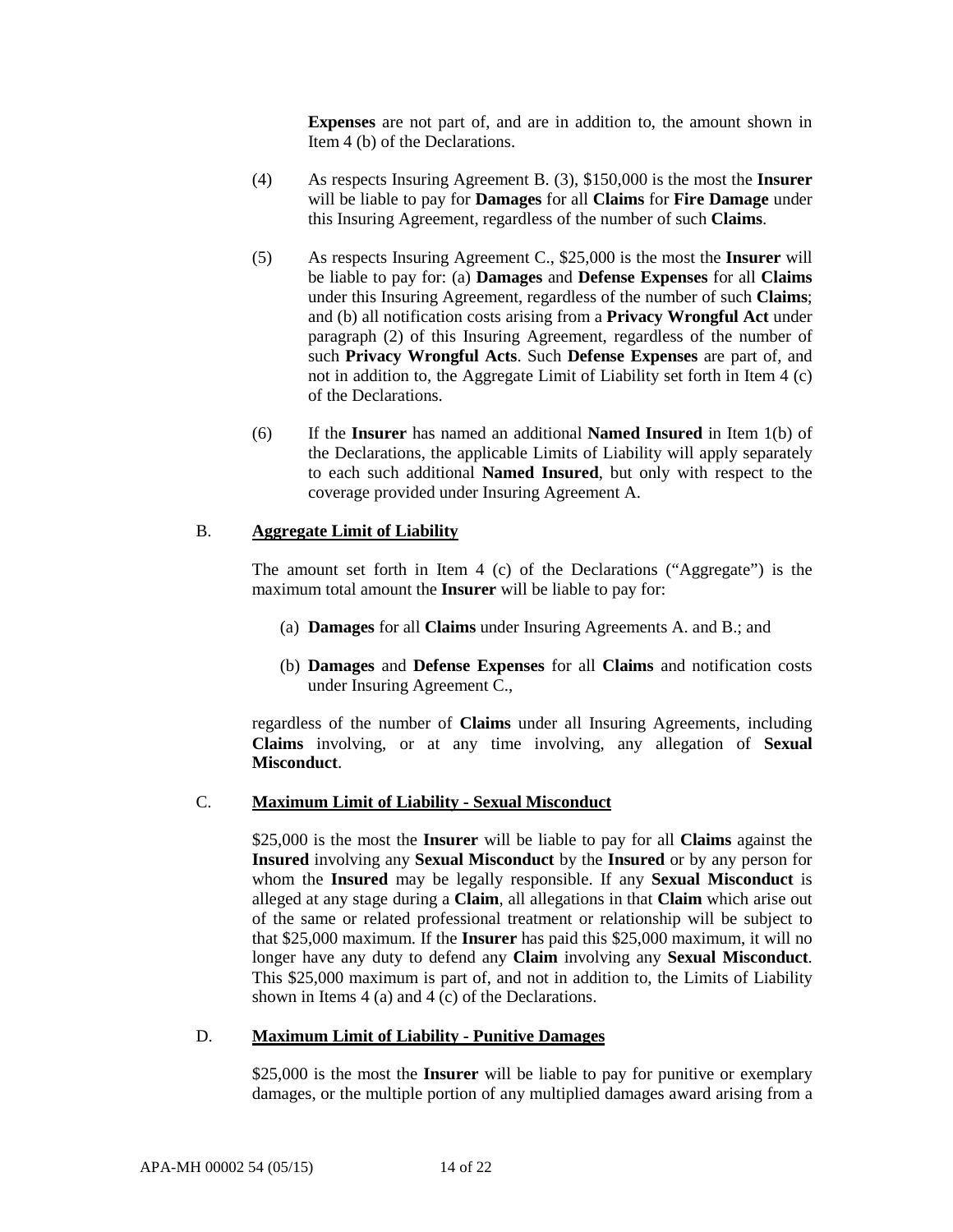**Claim**, regardless of the number of such **Claims**. The **Insurer** will be liable for such damages only to the extent such damages are insurable under the applicable law. This \$25,000 maximum is part of, and not in addition to, the Limits of Liability shown in Items 4 (a) and 4 (c) of the Declarations.

#### E. **Maximum Limits of Liability - Additional Coverages**

- (1) The Limits of Liability applicable to Section II., Additional Coverages, are in addition to, and not part of, the Limits of Liability applicable to Section I., Insuring Agreements.
- (2) As respects Additional Coverage D., the amount set forth in Item 4 (d) of the Declarations ("Per Proceeding") is the most the **Insurer** will be liable to pay for **Defense Expenses** incurred with respect to each **Proceeding**.
- (3) As respects Additional Coverage E., \$100,000 is the most the **Insurer** will be liable to pay for **Medical Payments** caused by an **Occurrence**, regardless of the number of such **Occurrences**.
- (4) \$15,000 is the most the **Insurer** will reimburse the **Insured** for the costs and expenses for medical supplies under Additional Coverage F., including one (1) hour of the **Insured's** lost earnings at \$100.00 per hour or the **Insured's** average hourly rate charged for **Professional Services**, whichever is less.
- (5) \$25,000 is the most the **Insurer** will reimburse the **Insured** for medical expenses as a result of **Bodily Injury** or **Property Damage** caused by an **Assault or Battery** under Additional Coverage G.
- (6) If the **Insurer** has named an additional **Named Insured** in Item 1 (b) of the Declarations, the Limits of Liability shown in the Declarations will apply separately to each such additional **Named Insured**, but only with respect to the coverage provided under Additional Coverage D.

## F. **Effect of Paying Limits of Liability**

- (1) If the **Insurer** fully pays the **Sexual Misconduct** Limit of Liability set forth in paragraph C. of this Section V., it will have no duty to pay any additional amount(s) in connection with any **Claim** involving, or that at any time involved, any allegation of **Sexual Misconduct**.
- (2) If the **Insurer** fully pays the **Fire Damage** Limit of Liability set forth in paragraph A. (4) of this Section V., it will have no duty to pay any additional amount(s) in connection with any **Claim** involving **Fire Damage**.
- (3) If the **Insurer** fully pays the **Privacy Wrongful Act** Limit of Liability set forth in paragraph A. (5) of this Section V., it will have no duty to pay any additional amount(s) in connection with any **Claim** involving, or any notification costs arising from, a **Privacy Wrongful Act**.
- (4) If the **Insurer** fully pays the Limit of Liability applicable to a particular **Claim** under Insuring Agreements A., B. or C., it will have no duty to pay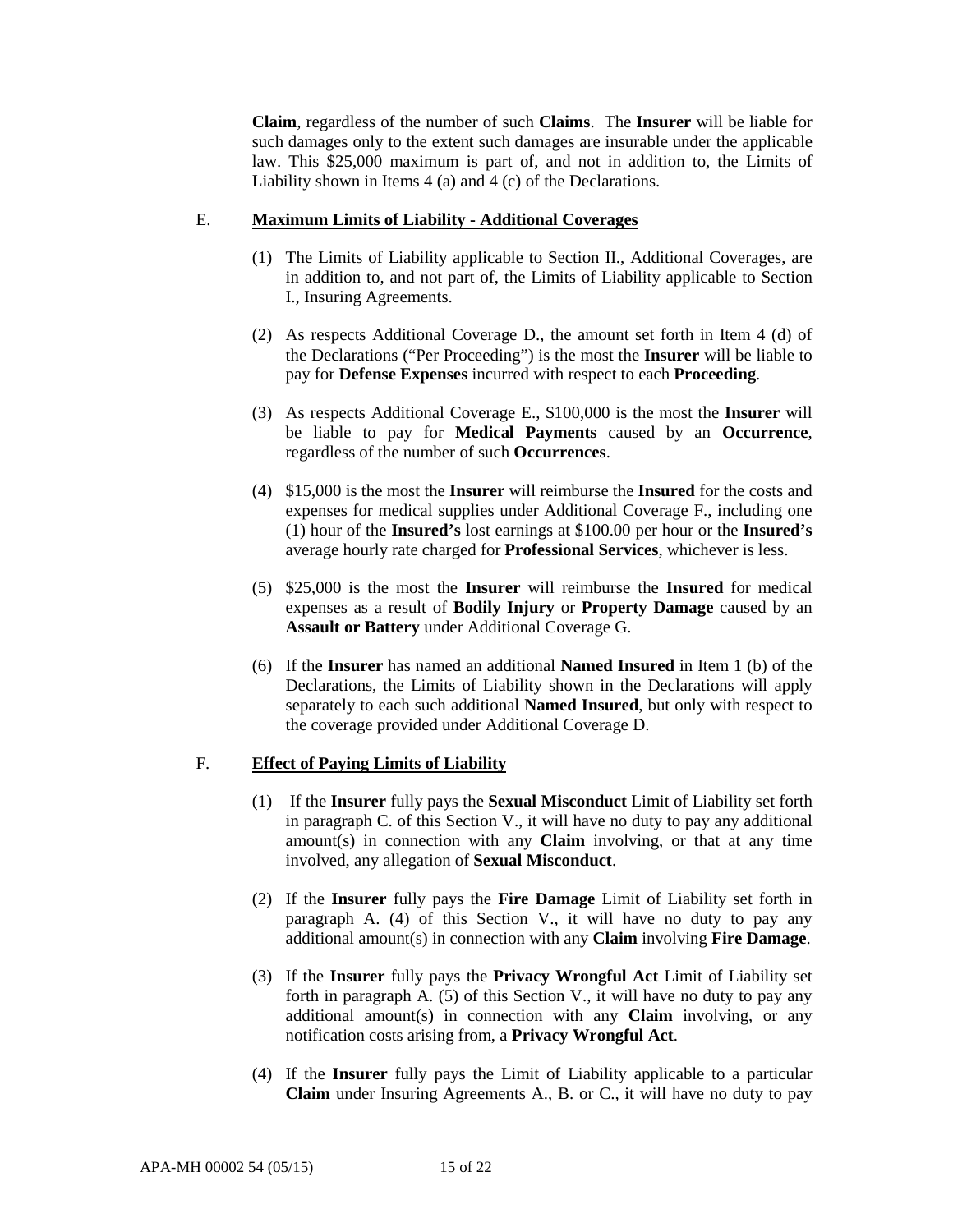any additional amount(s) under Additional Coverages A., B. or C. in the event such Additional Coverage(s) would otherwise apply to such **Claim**.

(5) If the **Insurer** fully pays the Aggregate Limit of Liability set forth in Item 4 (c) of the Declarations, it will have no duty to: (i) pay any additional amount(s) in connection with any **Claim**, whether or not the Limit of Liability applicable to such **Claim** has been exhausted; (ii) defend any **Claim**; (iii) pay any additional amount(s) under Insuring Agreement C. (2); or (iv) pay any additional amount(s) under Section II., Additional Coverage.

#### **VI. NOTICE PROVISIONS**

- A. The **Insured** must give the **Insurer** or its authorized agent written notice of any:
	- (1) **Claim** as soon as practicable after it is first made; or
	- (2) **Proceeding** as soon as practicable after it is first brought,

but in no event more than sixty (60) days after the end of the **Policy Period**.

However, in the event the **Insured** has obtained an Extended Reporting Period endorsement pursuant to Section VIII., notice of a **Claim** may be provided during the Extended Reporting Period.

- B. The **Insured** must also, as soon as possible, record and notify the **Insurer** of the specifics of the **Claim** or **Proceeding** and the date the **Insured** first received notice of it.
- C. The **Insured** must provide the **Insurer** or its authorized agent with a copy of all demands or legal papers the **Insured** receives as respects a **Claim** or **Proceeding**.
- D. If, during the **Policy Period**, the **Insured** first becomes aware of a **Professional Incident**, **Occurrence** or **Privacy Wrongful Act** which the **Insured** believes may give rise to a **Claim**, in order for any resulting **Claim** to be covered, the **Insured** must give the **Insurer** or its authorized agent written notice during the **Policy Period** of such **Professional Incident**, **Occurrence** or **Privacy Wrongful Act**. Such notice must state when and where the **Professional Incident**, **Occurrence** or **Privacy Wrongful Act** took place, the names and addresses of any witnesses and/or injured people, and the nature and location of any injury or damage.
- E. Solely as respects "notification costs" coverage under Insuring Agreement C. (2), the **Insured** must give the **Insurer** or its authorized agent written notice of the **Privacy Wrongful Act** as soon as practicable and obtain the **Insurer's** prior written approval before incurring notification costs as respects such **Privacy Wrongful Act**.
- F. Solely as respects **Medical Payments** coverage under Additional Coverage E., the **Insured** must give the **Insurer** or its authorized agent written notice of the **Occurrence** as soon as practicable after it takes place, but in no event more than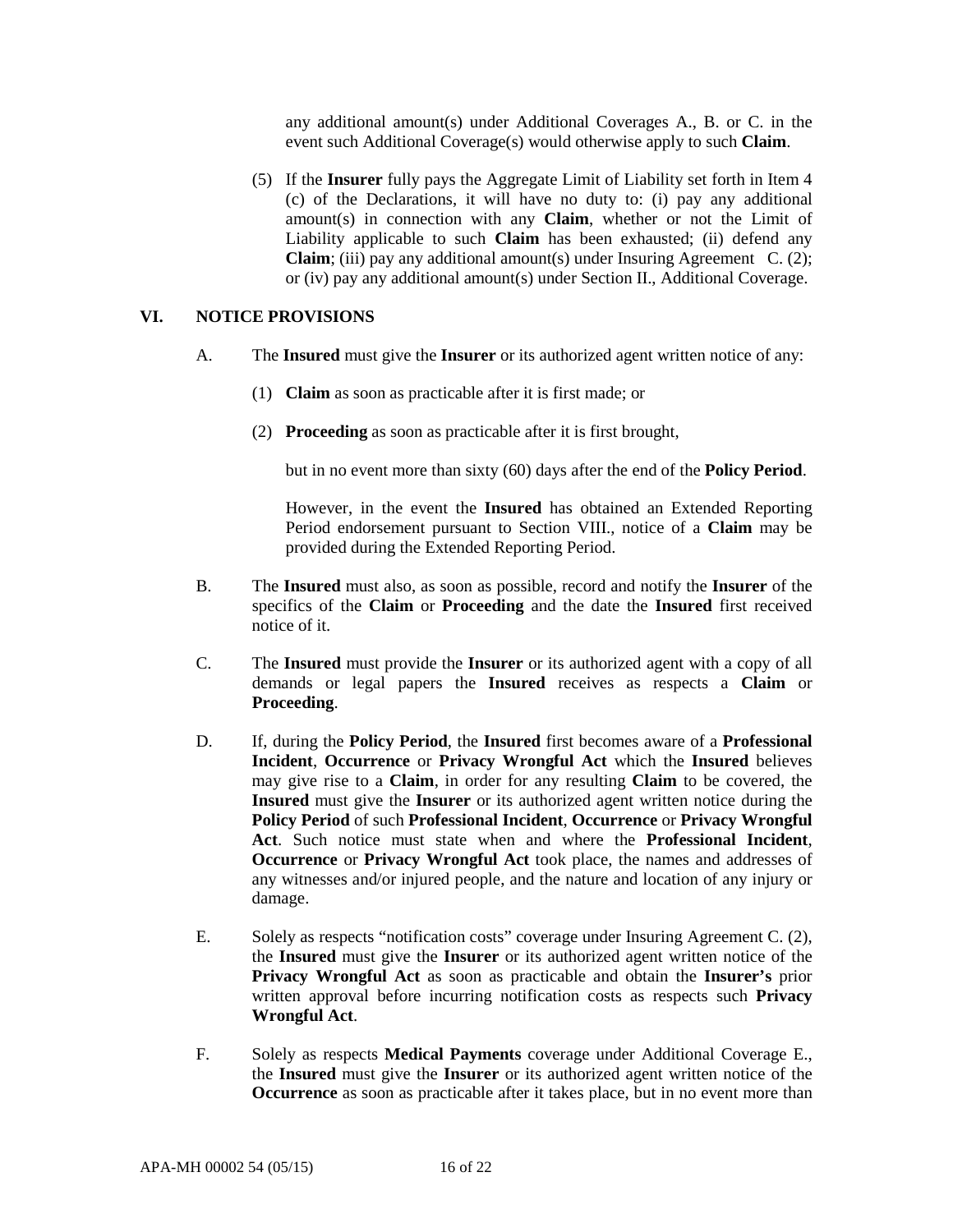sixty (60) days after the end of the **Policy Period**. In addition, such **Medical Payments** must be reported to the **Insurer** within ninety (90) days from the date such medical treatment or service was rendered to the injured **Business Invitee**.

## **VII. DEFENSE OF CLAIM AND SETTLEMENT**

Except as respects a **Claim** under Insuring Agreement C., the **Insurer** has the right and duty to defend, at the **Insurer's** expense and using counsel selected by the **Insurer**, any **Claim** against the **Insured** covered under this Policy, even if the **Claim** is groundless or fraudulent. The **Insurer** also has the right to investigate any **Claim** and, with the **Insured's** written consent, to settle any **Claim** if the **Insurer** believes that settlement is proper. If the **Insured** withholds consent to a settlement recommended by the **Insurer** and acceptable to the claimant, the issue shall be submitted to binding arbitration pursuant to Section XVII.

Solely as respects a **Claim** under Insuring Agreement C., the **Insured** has the duty to defend, using counsel selected by the **Insured** and approved in advance by the **Insurer**, any **Claim** against the **Insured** covered under such Insuring Agreement.

The **Insureds** agree to give the **Insurer** full cooperation and provide such information as the **Insurer** may reasonably require relating to the defense and settlement of any **Claim** and the prosecution of any counterclaim, cross-claim or third-party claim, including without limitation the assertion of any indemnification or contribution rights.

The **Insurer** does not assume any duty to defend any **Proceeding**. However, the **Insurer** shall have the right, but not the duty, to fully and effectively associate with the **Insured** in the control, investigation, defense and settlement of any **Proceeding**.

The **Insured** shall not admit or assume any liability, incur any **Defense Expenses**, offer to settle any matter, enter into any settlement agreement or stipulate to any judgment without the **Insurer's** prior written consent, such consent not to be unreasonably withheld. Any amounts incurred by the **Insured** or any settlements or judgments agreed to by the **Insured** without such consent shall not be covered by this Policy.

## **VIII. EXTENDED REPORTING PERIOD**

- A. If the **Insured** or the **Insurer** cancels or non-renews this Policy, the **Insured** has the right to buy an Extended Reporting Period endorsement. However, the **Insured** will not have this right if the **Insurer** cancels for non-payment of premium.
- B. The Extended Reporting Period endorsement will apply only to otherwise covered **Claims** for **Professional Incidents**, **Privacy Wrongful Acts** or **Occurrences** first taking place on or after the **Retroactive Date**, but before the end of the **Policy Period**. This endorsement will apply to **Claims** that are first made against the **Insured** after the **Policy Period** and during the Extended Reporting Period, and that are reported in writing to the **Insurer** or its authorized agent as soon as practicable after they are made, but in no event later than ninety (90) days after the **Insured** first becomes aware of a **Claim** against the **Insured**. Any such **Claims** will be deemed to have been first made during the **Policy Period** and will be subject to the same applicable Limits of Liability set forth in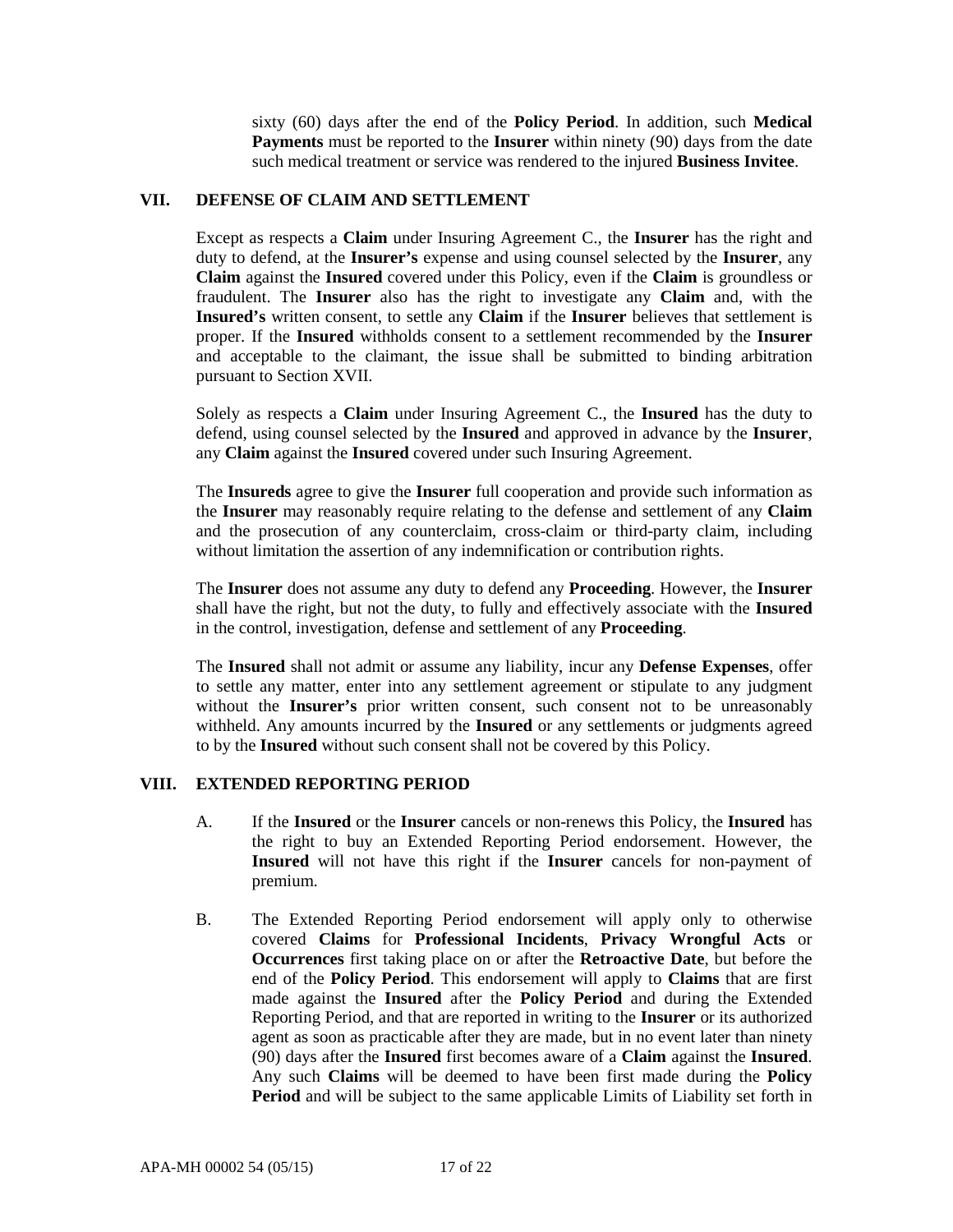Item 4 of the Declarations. This Extended Reporting Period endorsement shall not increase or amend the applicable Limits of Liability.

- C. To obtain the Extended Reporting Period endorsement the **Insured** must request it from the **Insurer** in writing within ninety (90) days after the **Policy Period** ends and pay the **Insurer** the premium when due. If the **Insured** does so, neither the **Insured** nor the **Insurer** may cancel the Extended Reporting Period endorsement. The premium will be the amount shown in Item 7 of the Declarations and shall be deemed fully earned at the inception of the Extended Reporting Period endorsement.
- D. The **Insurer** will not charge an **Insured** a premium for the Extended Reporting Period endorsement if such **Insured**:
	- (1) dies or becomes permanently disabled, so that such **Insured** cannot continue to practice; or
	- (2) permanently retires, is at least 55 years old, and has been insured by the **Insurer** or an affiliate thereof for 5 consecutive years.
- E. Paragraph D. above shall apply only in the event that the **Insured** or a legal representative thereof:
	- (1) requests such endorsement from the **Insurer** in writing within ninety (90) days after the **Policy Period** ends;
	- (2) provides the **Insurer** with reasonable proof of death, permanent disability or permanent retirement, as applicable; and
	- (3) provides the **Insurer** with written confirmation that: (i) as respects an **Insured** described in D. (2) above, during the 5 years prior to the end of the **Policy Period**, there has not been a **Claim** against such **Insured** for **Sexual Misconduct**, nor has the **Insured** engaged in any **Sexual Misconduct** which may result in such a **Claim**.
- F. If an **Insured** permanently retires, but does not meet any of the other requirements set forth in paragraph D. above, such **Insured** will be required to pay the premium amount shown in Item 7 of the Declarations.
- G. If the **Insurer** does not receive the **Insured's** written request and payment as required in this Section VIII., the **Insured** will have no right to purchase an Extended Reporting Period endorsement at any later date.

## **IX. OTHER INSURANCE**

The insurance provided by this Policy shall apply only as excess over any other valid and collectible insurance, self-insurance plan or self-funded vehicle whether such other insurance, plan or vehicle is stated to be primary, contributory, excess, contingent or otherwise, unless such other insurance, plan or vehicle is written specifically as excess insurance over the applicable Limits of Liability provided by this Policy. Except as respects the coverage provided under Insuring Agreement C., this Policy shall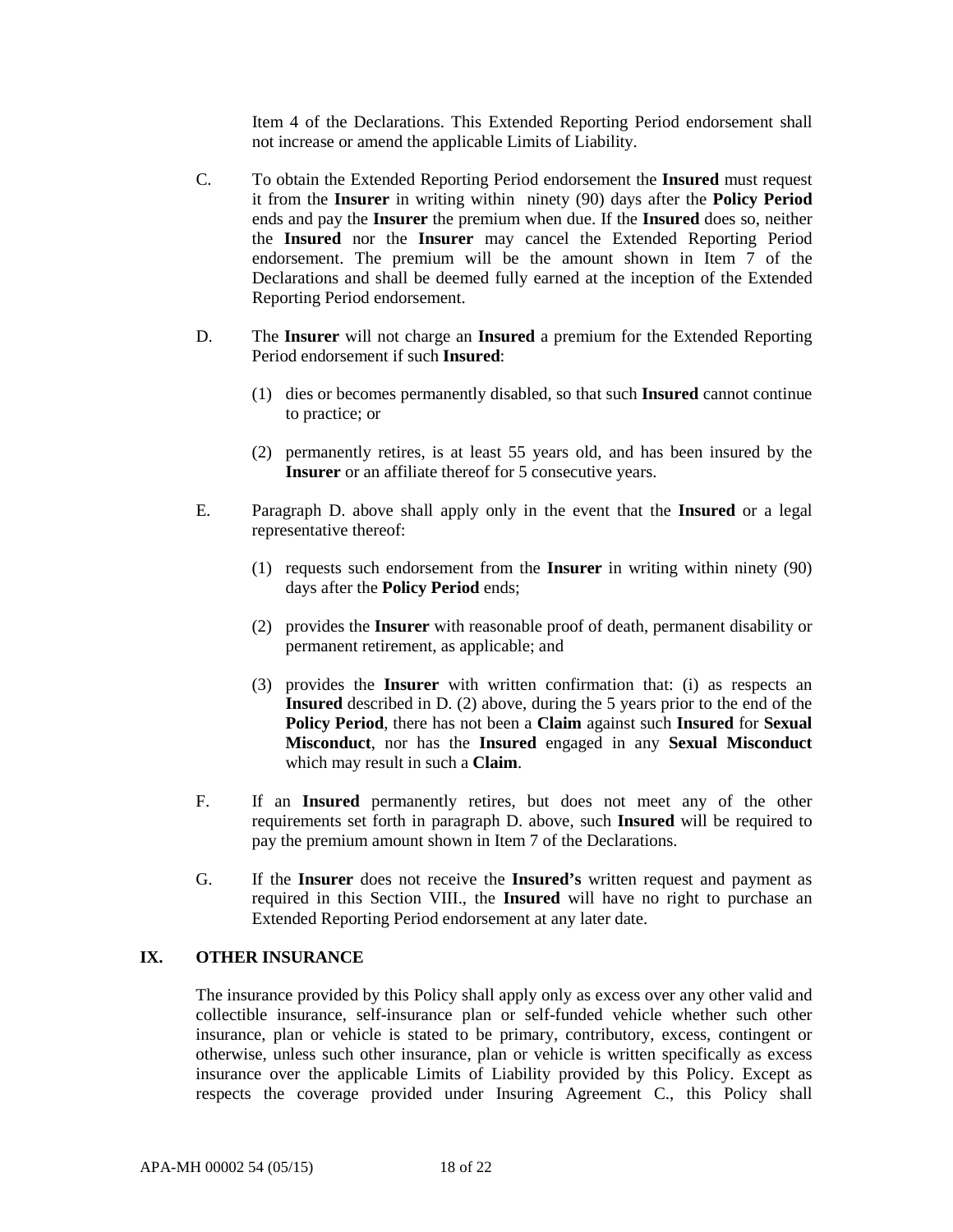specifically be excess of any other valid and collectible insurance pursuant to which any other insurer has a duty to defend a **Claim** for which this Policy may be obligated to pay **Damages** or **Defense Expenses**. This Policy shall not be subject to the terms and conditions of any other insurance policy.

Two or more policies of Mental Health Counselors' Professional and Business Liability Insurance may have been issued by the **Insurer** or an affiliate thereof to persons or organizations other than the **Insured**. These policies may also provide coverage for a **Claim** or **Proceeding** involving the same or continuous, repeated, or related **Professional Incidents**, **Privacy Wrongful Acts** or **Occurrences** for which the **Insured** and persons or organizations covered in those other policies are jointly and severally liable. In such an event, and subject to the Limits of Liability set forth in the Declarations and Section V., the **Insurer** shall not be liable under this Policy for a greater proportion of the total loss from that **Claim** or **Proceeding** than this Policy's applicable Limits of Liability bears to the total applicable Limits of Liability under all such policies. In addition, the total amount payable under the applicable Limits of Liability under all such policies in connection with that **Claim** or **Proceeding** will not exceed the highest single per **Claim** or **Proceeding** Limit of Liability under any of such policies.

#### **X. REPRESENTATIONS**

By accepting this Policy, the **Insured** agrees that the particulars and statements in the application submitted in connection with the underwriting of this Policy are true and that they are the **Insured's** agreements and representations.

The **Insured** acknowledges that this Policy is issued in reliance upon the truth of those particulars and statements, which are deemed to be incorporated into and constitute a part of this Policy and which are the basis for this Policy.

## **XI. CANCELLATION**

The first **Named Insured** may cancel this Policy by surrendering it to the **Insurer** or to any of its authorized agents, or by mailing the **Insurer** written notice stating when thereafter the cancellation will be effective. The **Insurer** may cancel this Policy by mailing to the first **Named Insured** at the address shown in Item 1 (a) of the Declarations written notice stating when, not less than ninety (90) days thereafter, such cancellation will be effective. However, if the first **Named Insured** has not paid a premium when due, the **Insurer** may cancel this Policy by mailing to the first **Named Insured** at the address shown in Item 1 (a) of the Declarations written notice stating when, not less than fifteen (15) days thereafter, such cancellation will be effective.

The mailing of the notice as stated above will be sufficient proof of notice. The time of surrender or the effective date of cancellation stated in the notice will become the end of the **Policy Period**. Delivery of written notice will be the equivalent of mailing.

If the first **Named Insured** cancels this Policy, the unearned premium will be computed in accordance with the customary short rate table and procedure. If the **Insurer** cancels, unearned premium will be computed pro-rata. Premium adjustment may be made either at the time cancellation is effected or as soon as practicable after cancellation becomes effective, but payment or tender of unearned premium is not a condition of cancellation.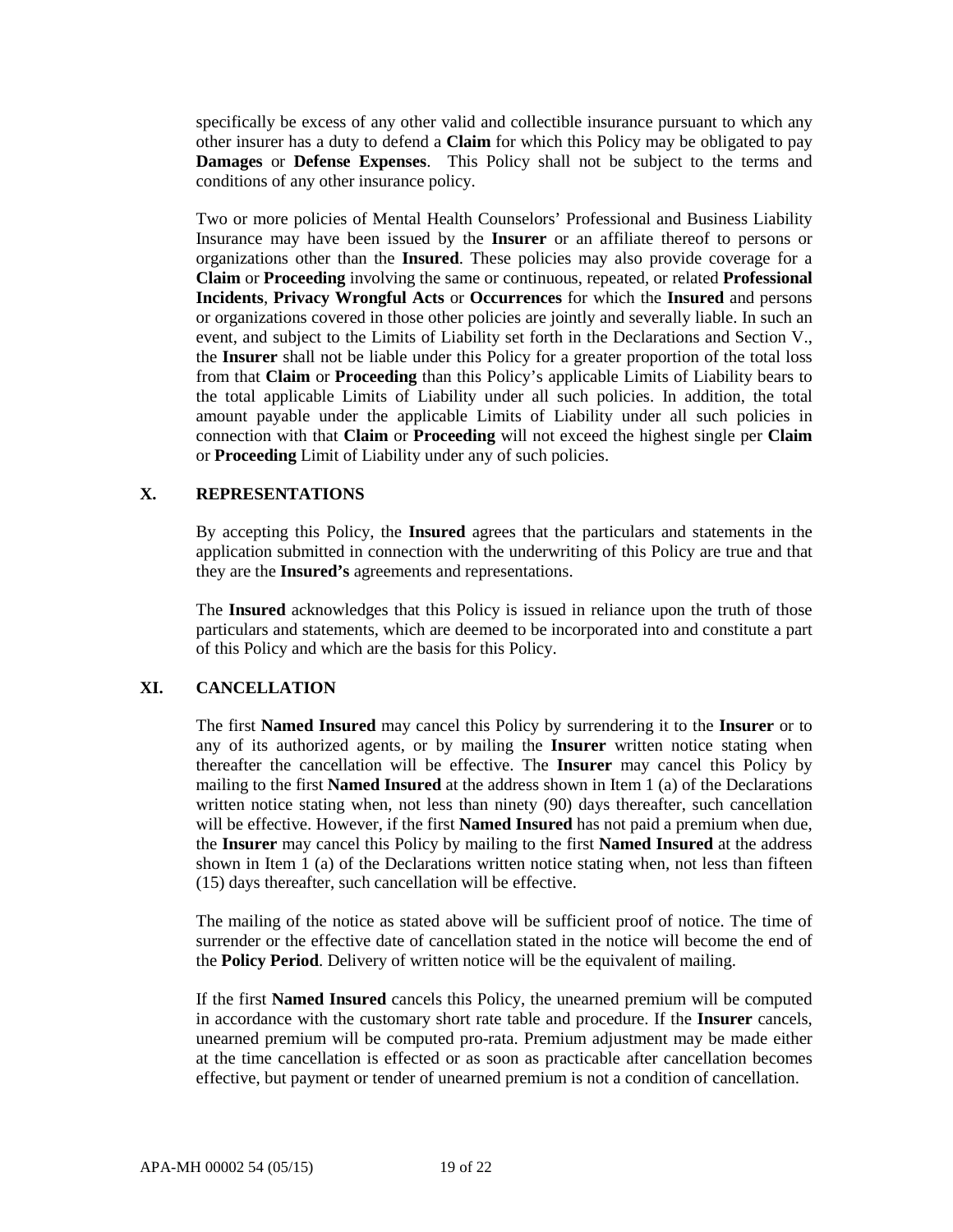#### **XII. AUTHORIZATION AND NOTICES**

The **Insureds** agree that the first **Named Insured** named in Item 1 (a) of the Declarations shall act on behalf of all **Insureds** with respect to all matters pertaining to this Policy including: (1) giving notice of any **Claim** or circumstance which may result in a **Claim**; (2) giving notice and information regarding any Additional Coverages under Section II.; (3) giving and receiving of all correspondence and information; (4) giving and receiving notice of cancellation; (5) consenting, or withholding consent, to the settlement of a **Claim** recommended by the **Insurer**; (6) payment of premiums; (7) receiving of any return premiums; (8) receiving and accepting of any endorsements issued to form a part of this Policy; and (9) the exercising of any right to an Extended Reporting Period endorsement pursuant to Section VIII.

## **XIII. TERRITORY**

This Policy applies to **Professional Incidents**, **Privacy Wrongful Acts** or **Occurrences** taking place anywhere in the world, to the extent permitted by law. However, any **Claim** or **Proceeding** arising from such **Professional Incidents**, **Privacy Wrongful Acts** or **Occurrences** must be made and brought in the United States of America, its territories and possessions, Puerto Rico or Canada.

## **XIV. ASSIGNMENT AND CHANGES TO THE POLICY**

This Policy and any and all rights hereunder are not assignable without the prior written consent of the **Insurer**.

If an **Insured** dies or is declared legally incompetent, such **Insured's** rights and duties will be transferred to such **Insured's** legal representative while acting within the scope of his or her duties as such. Until such **Insured's** legal representative is appointed, anyone having temporary custody of such **Insured's** property will be covered under Insuring Agreement B. (1).

This Policy contains all the agreements between the **Insured** and the **Insurer** or its authorized agents concerning this insurance.

Notice to any agent or knowledge possessed by any agent or person acting on the **Insurer's** behalf, will not result in a waiver or change in any part of this Policy or prevent the **Insurer** from asserting any right under the terms and conditions of this Policy. The terms and conditions of this Policy may only be waived or changed by written endorsement signed by the **Insurer**.

## **XV. BANKRUPTCY**

The bankruptcy or insolvency of the **Insured** or the **Insured's** estate does not relieve the **Insurer** of its obligations under the Policy.

#### **XVI. SUBROGATION**

In addition to any right of subrogation existing at law, in equity or otherwise, in the event of any payment by the **Insurer** under this Policy, the **Insurer** shall be subrogated to the extent of such payment to all of the **Insured(s)'** rights of recovery. The **Insured(s)** shall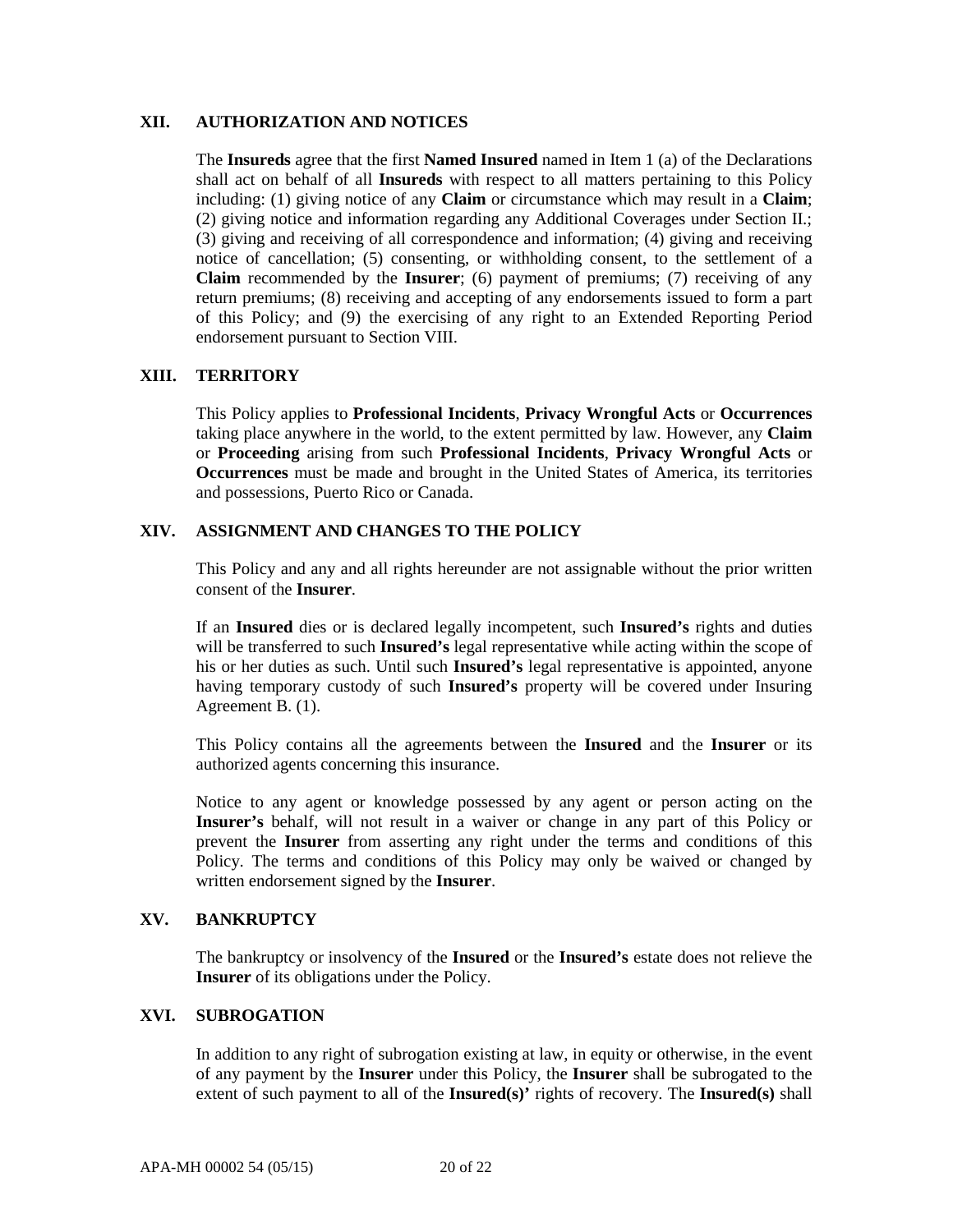execute all papers required (including those documents necessary for the **Insurer** to bring suit or other form of proceeding in their name) and do everything that may be necessary to pursue and secure such rights. The **Insurer** shall not exercise its subrogation rights against any natural person **Insured**, unless Exclusion A. above applies to such **Insured**.

## **XVII. ARBITRATION**

Solely in the event that the first **Named Insured** withholds consent to a settlement recommended by the **Insurer** and acceptable to the claimant, it is agreed by the **Insured** and the **Insurer** that this issue will be resolved by submitting it to binding arbitration.

The Arbitration Panel shall consist of three persons who must be either a:

- (1) practicing **Mental Health Counselor** who is an active member of his or her professional association; or
- (2) lawyer with substantial experience in handling, settling or defending **Mental Health Counselor** professional liability claims or disputes.

The first **Named Insured** and the **Insurer** shall each have the right to designate one arbitrator, who together shall select an umpire.

The **Insurer** shall serve a demand for arbitration as soon as practicable, but no later than fifteen (15) days after the **Insurer's** receipt of notice that the first **Named Insured** declines to consent to a recommended settlement. Such demand for arbitration shall include the name of the arbitrator selected by the **Insurer**.

The first **Named Insured**, within fifteen (15) days of the receipt of such demand, shall select an arbitrator and notify the **Insurer** of the name of such second arbitrator. If first **Named Insured** fails or refuses to nominate the second arbitrator within fifteen (15) days following the receipt of such demand, the **Insurer** will, within an additional period of fifteen (15) days, apply to a court of applicable jurisdiction for the appointment of the second arbitrator and in such a case the arbitrator appointed by such court shall be deemed to have been nominated by the first **Named Insured**.

The two arbitrators, chosen as provided above, shall within twenty (20) calendar days after the appointment of the second arbitrator select an umpire. Upon the umpire's acceptance of this appointment, the Arbitration Panel for the controversy in question shall be deemed fixed.

The Arbitration Panel shall establish, by a notice in writing to the parties involved, a reasonable time and place for the hearing and may in said written notice or at the time of the commencement of said hearing, at the option of said Arbitration Panel, prescribe reasonable rules and regulations governing the course and conduct of said hearing.

It shall be a condition for the submission of the issue of a recommended settlement to arbitration that the **Insurer** and the first **Named Insured** each release the arbitrators from liability arising out of or in connection with the arbitration.

The Arbitration Panel shall render a decision, which shall be considered final, within ten (10) days of the selection of the umpire as described above. In the event the Arbitration